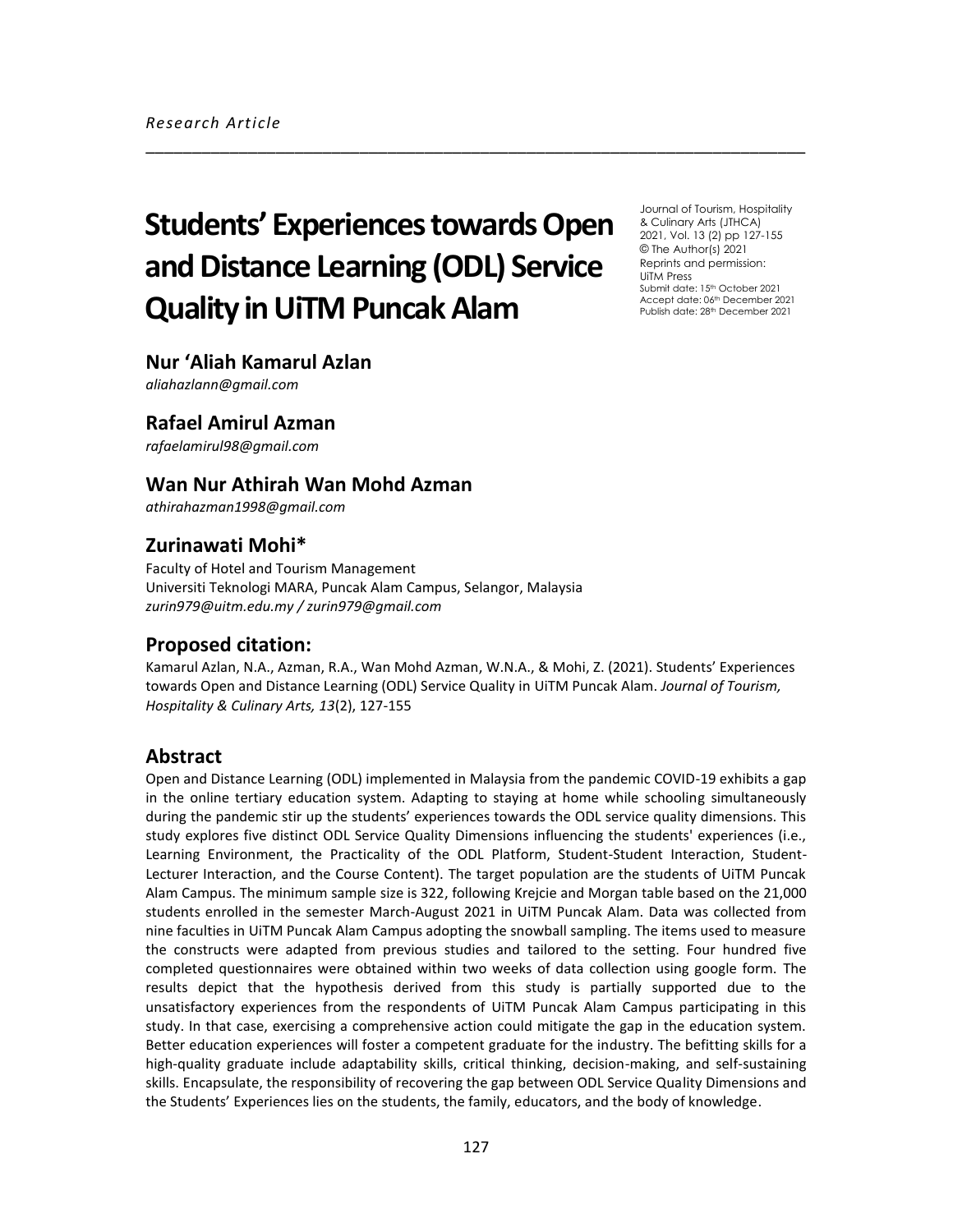## **Keywords:**

ODL Service Quality Dimensions; Learning Environment; Practicality of the ODL Platform; Student-Student Interaction; Student-Lecturer Interaction; Course Content; MCO; COVID-19; UiTM

## **1 Introduction**

Coronavirus disease 2019 (COVID-19) is a novel pneumonia disease that was affirmed by the World Health Organization (WHO), originating in Wuhan, China, on the  $12<sup>th</sup>$  of January 2020, before seemingly outbreak in all countries (Cennimo, 2021). The Movement Control Order (MCO) was declared on March 18th, 2020, and the first deaths in the country were registered the following day (Bernama, 2020). Following the MCO announcement imposed by the Malaysian government, schools and higher institutions were directed to close, and the students living in hostels were sent home (Hassan, 2020). With the changes made, all extracurricular activities are adjourned until further notice. As for UiTM, they have led the switch from physical classes to Open and Distance Learning (ODL) classes as of April  $13<sup>th</sup>$ , 2020, to continue the semester. All academic activities shall continue during ODL classes, covering synchronous and asynchronous methods (Karim, 2020; Zahari, n.d.).

ODL is not of new ways of learning methods in Malaysia. Many education institutions were already implemented this learning method before the COVID-19 pandemic. In the pre-e-learning period, the growth of distance learning in Malaysia began when the Ministry of Education built up the Education Technology Division in 1972 (Asirvatham et al., 2006). One of the institutions, Maktab Adabi Maharani (MAM), conducted ODL for a long time. MAM started operating as a physical school in 1972 by the chairman of Kumpulan Maktab-Maktab Adabi Sdn Bhd (KMMASB), Datuk Syed Mansor and 200 students were enrolled (Zakaria, 2017). After several years, MAM Online was developed to make it easier for students to use e-learning materials in preparation for their *Sijil Pelajaran Malaysia* (SPM examination for Malaysian upper secondary education) (Maktab Adabi Maharani Online, n.d.). Also, e-learning in Malaysia is not alien to the Universiti Teknologi MARA (UiTM) students; full-time students have been introduced to blended learning in some courses (Shahril et al., 2019). The students are also encouraged to enrol in the Massive Online Open Course (MOOC) courses (Safri et al., 2020a). While the part-time students, UiTM offers a distance learning program, Institute of Continuing Education and Professional Studies or iCEPS (former known as Institute of Educational Development or InED) through Learning Management System (LMS – uFuture), Virtual Learning Environment (VLE), iclass, and open learning digital content (Endut et al., 2012; Hashim et al., 2010; Wahab et al., 2021). Although the ODL was implemented a long time ago, this learning method became a prominent method due to the COVID-19 pandemic. In a short time, the COVID-19 pandemic has influenced and challenged the process of teaching and learning worldwide (Chung et al., 2020).

In response to the MCO, less privileged students were concerned about higher institutions closure (Yee, 2020). The sudden shift of learning practices in UiTM left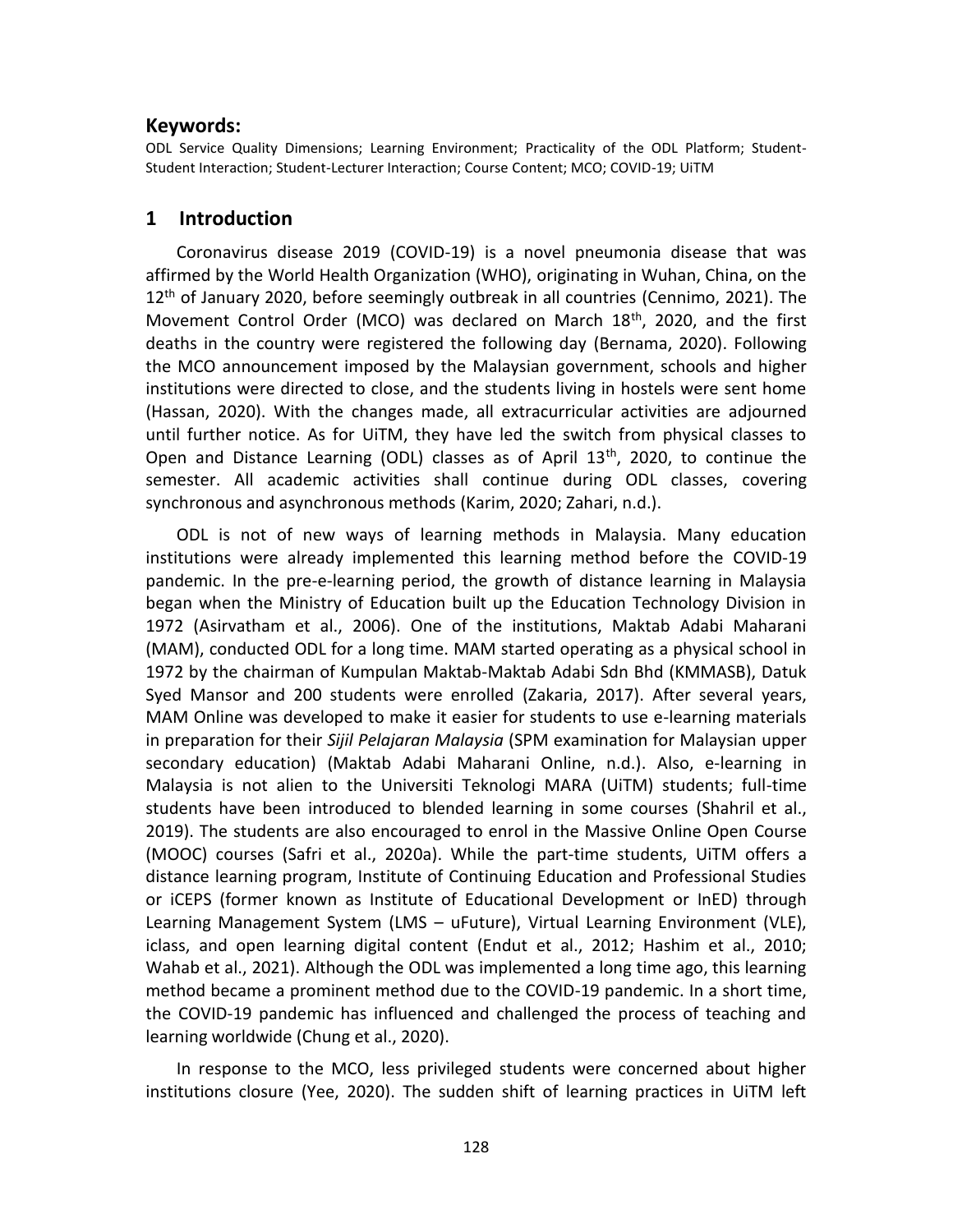most full-time students unprepared. Due to unfamiliarity with the world pandemic, students who returned to their homes during the first lockdown did not bring along learning equipment such as laptops, books, and notes needed for their study. However, part-time students who choose e-learning are prepared concerning internet stability, environment disturbance, and mental preparation before starting distance courses (Nassr et al., 2020). In Malaysia, UiTM students came from various financial backgrounds, from bottom 40% (B40), middle 40% (M40), and top 20% (T20). Students from all over Malaysia faced some challenges during ODL implementation, especially those from the B40 household.

The students must manage themselves in an unfamiliar context; they are worried about the many difficulties, such as technology management, internet access, and social interactions. Some students have experienced difficulties with the internet connection or limited internet data usage during ODL classes. Therefore, they prefer to use ODL platforms that only consume minor internet data to avoid obstacles during the learning session or course assessments. It will increase the satisfaction of the students' experience through ODL classes (Lee, 2020; Whipp & Chiarelli, 2004). Besides technical challenges and time management, the ambience of students' homes for ODL must also be considered. The learning environment of ODL classes plays a big part in studying. ODL classes enable students to learn in an informal environment, study in the comfort of their own homes and wear casual clothes while still attending classes (Shah et al., 2020; Zakaria, 2020).

Nevertheless, home does not necessarily mean *home* to some students. Although some may perceive ODL as having classes wherever they deem convenient, unfortunately, students coming from the B40 households are the ones to be disadvantaged (Bijeesh, n.d.; Nassr et al., 2020). Ismail et al. (2020) exhibit the nonconducive learning environment as part of challenges faced during ODL among students from B40 families (see Table 1). However, adjustments must be made to accommodate the learning process with a different learning environment.

| Challenges  | <b>Illustrative Quotations</b>                                                 |
|-------------|--------------------------------------------------------------------------------|
|             | "There are students who cannot study online at home due to the fact that the   |
|             | siblings are still small and the house space is small, and there is no special |
| Non-        | place to study. Want to study outside, not allowed as the government's         |
| conducive   | Movement Control Order (MCO) which prevents them from leaving the              |
| environment | house."                                                                        |
|             | "I don't mind online learning. But I want to apologise. Sometimes my housing   |
|             | area (flats) is a little noisy."                                               |

Table 1:Challenges and Illustrative Quotations on Non-Conducive Environment

*Source: Adapted from Ismail et al. (2020, p. 7155)*

The second challenge is interaction issues; (1) the interaction between the lecturer and the students, and (2) the interaction between students. Communication is vital for any course experience (Rochester Institute of Technology, n.d.). Due to the complexity of ODL, where there is an absence of face-to-face interaction with lecturers, students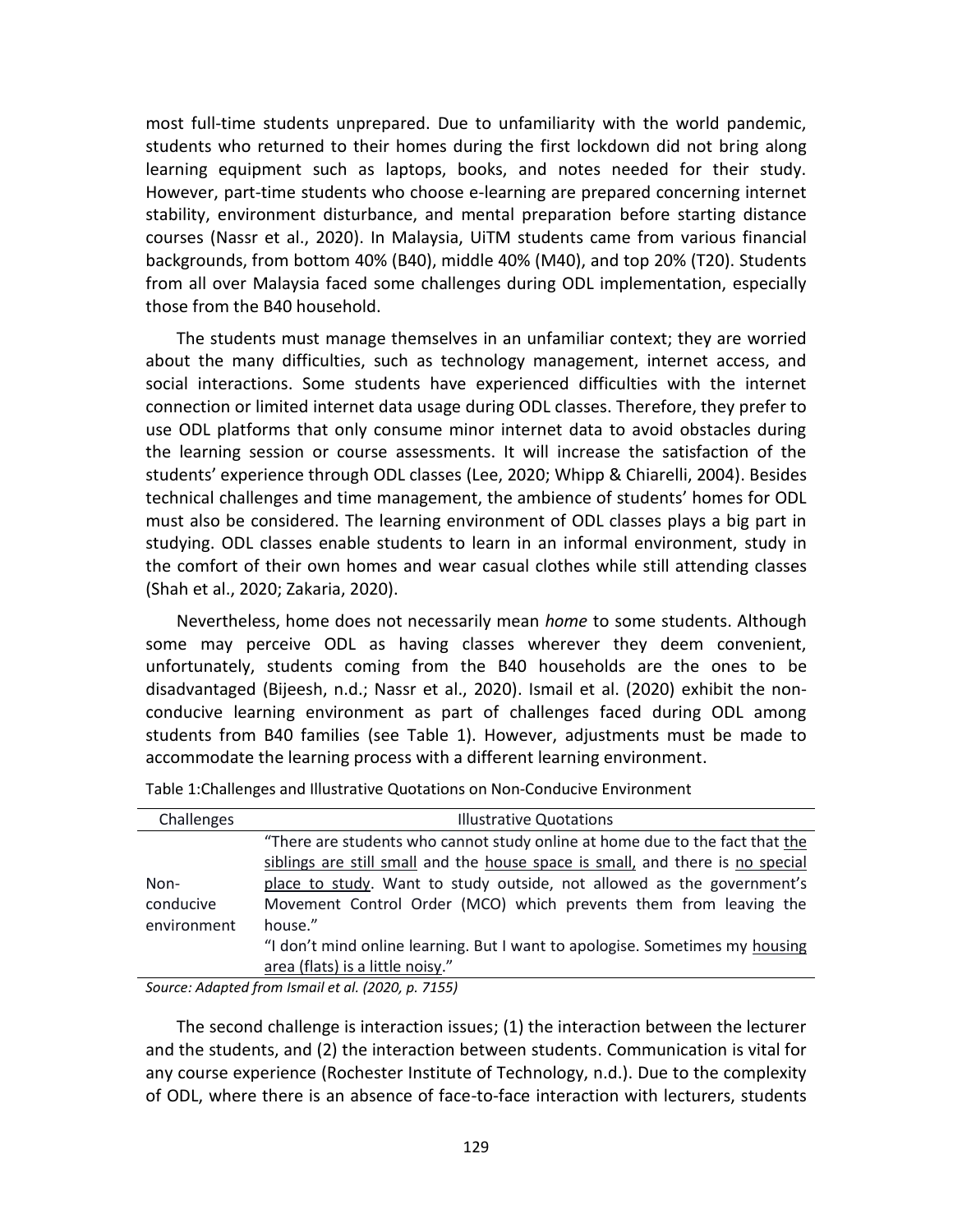may have difficulty learning and completing their assessments if perceived lack of feedback with distant lecturers (Dzakiria, 2012; Dzakiria & Christopher, 2010; Dzakiria et al., 2005; Dzakiria et al., 2013). For example, in the social media Twitter, a tweet from Hashim (2021, January 22) as she claimed:

*"My performance went downhill since ODL. Different people have different situations. I can't imagine my next semester if it's still ODL. Too many miscommunications, it turns out what I understand is different with what the lecturer mean, and other issues as well" (Hashim, 2021, January 22)*

The interaction usually occurs in a classroom environment, as students listen to each other's opinions, engage in discussion, and create relationships through regular communication. However, in the ODL, the discussion among classmates needs to be online as students already start ODL in their own homes. Communication among students using certain media may be immediate or delayed and affect the learning experience (Dzakiria et al., 2005). There are many complaints on social media, especially Twitter. One of the tweets is from Balqis (2021, January 24) that exhibit her struggle in ODL without her friends:

*"You see, why online class and studying at home is not for me, is because I'm the type to study in groups and I like interactive learning where it's face to face, and I know online classes pun ada interact, but it's different. I'm really struggling in ODL rn" (Balqis, 2021, January 24)*

Various platforms are available to conduct ODL, as different courses need a different approach for delivering the course contents; the students may perceive each subject differently, depending on their level of comprehension. As many full-time students are unfamiliar with online pedagogy, it becomes a barrier to comprehend the contents well (Dzakiria & Christopher, 2010; Kadar et al., 2020; Safri et al., 2020b; Wahab et al., 2021). Traditionally, a restaurant service course is easily taught in the mock restaurant in physical classes. Students can understand everything as they follow the role-plays and hands-on activities. Contrary to ODL classes, the divergence of platforms used to teach a course makes it difficult for slow learners to catch up with the new learning method and grasp overall course contents taught by lecturers. Conducting the courses should include a fun and innovative way of sharing and delivering knowledge so that the students comprehend the knowledge (Shahril et al., 2019), especially when conducting the ODL classes.

Hence, this study sought to explore UiTM students' experiences towards ODL Service Quality Dimensions among full-time students who undergo ODL during the pandemic COVID-19. Responding to the problem, the research objective for this study is formulated, i.e., to examine the relationships between the UiTM students' experiences and the ODL service quality dimensions (i.e., Learning Environment, the Practicality of the ODL Platform, Student-Student Interaction, Student-Lecturer Interaction, and Course Content) at UiTM Puncak Alam Campus, Selangor during the COVID-19 pandemic.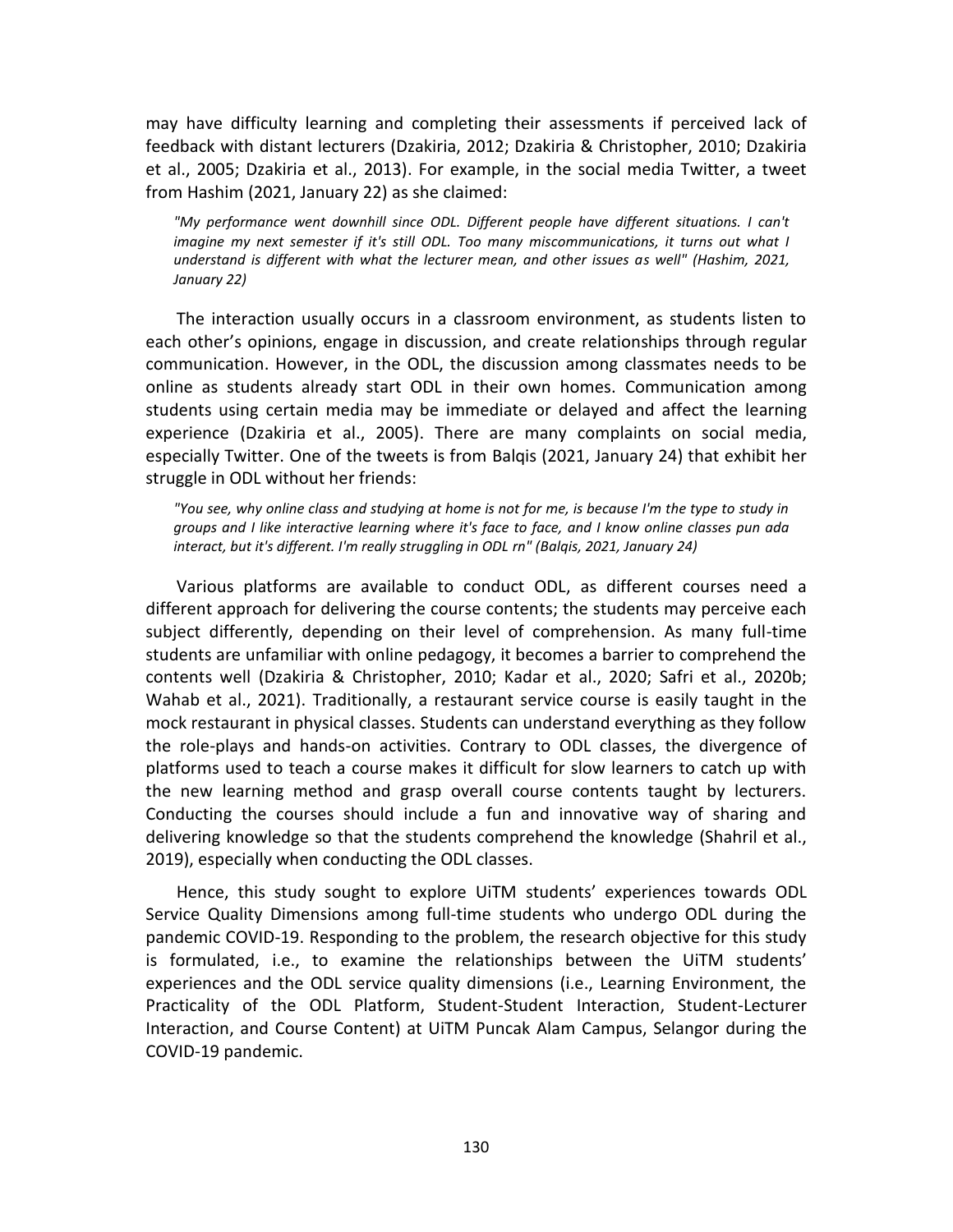# **2 Literature Review, Development of Research Framework, and Research Hypotheses**

#### **2.1 Open and Distance Learning (ODL) Service Quality Dimensions**

In adopting distance learning classes, e-learning, a technique developed from distance learning, has attracted significant interest from public universities (Goi & Ng, 2008). An open learning framework has no entry criteria other than the most obvious, like age (Simpson, 2013). While there may be face-to-face components, a distance learning system provides classes and assistance across various distance media such as communications (Simpson, 2013). Following the COVID-19 outbreak, which was later declared a global epidemic by the World Health Organization, the worldwide educational system has seen approaching schools, colleges, and other institutions (Samat et al., 2020). This study proposed five dimensions of ODL Service Quality Dimensions: Learning Environment, The Practicality of the ODL Platform, Student-Student Interaction, Student-Lecturer Interaction, and Course Content.

#### *2.1.1 Learning Environment*

The learning environment describes the settings where the study takes place (EdGlossary, 2013). Nevertheless, the atmosphere plays a crucial role in memorising and understanding the contents (Ameritech College of Healthcare, 2015). For example, playing background music can induce creativity, while reading may need quiet and serenity (Mehta et al., 2012). The students' performances do not primarily depend on the teaching method, whereas the environment is among the factors contributing to students. Inconsistent temperature, background noise, and dim lighting are a few factors that determine students' experiences throughout their study (Chonghui, 2020).

Adhering to WHO's suggestion, physical distancing is compulsory to curb the spreading of the COVID-19 virus following the closure of schools and universities in Malaysia (Bernama.com, 2020). That leaves students to continue their ODL classes' athome convenience. The learning environment of ODL classes plays a big part in studying; most of their homes will be their classroom during ODL classes, and distractions may come from family members, some students may have been distracted by house chores or having to help their family financially upon being affected by the MCO (Karim, 2020). Some families may support the students during ODL classes, and some may be unsupportive towards the students' shifting in learning. Common distractions faced include talking to the student, asking questions while doing work, asking for help to complete house chores, noises from the internet cafe, and more that may seem nearly impossible to avoid. Students need to create boundaries and make sure their family members understand which disruptions are acceptable and which matter should wait until their learning time is complete.

#### *2.1.2 The Practicality of the ODL Platform*

Platform in computing indicates a type of software the public uses in their daily lives, for instance, Windows platform and Google Android mobile platform (Cambridge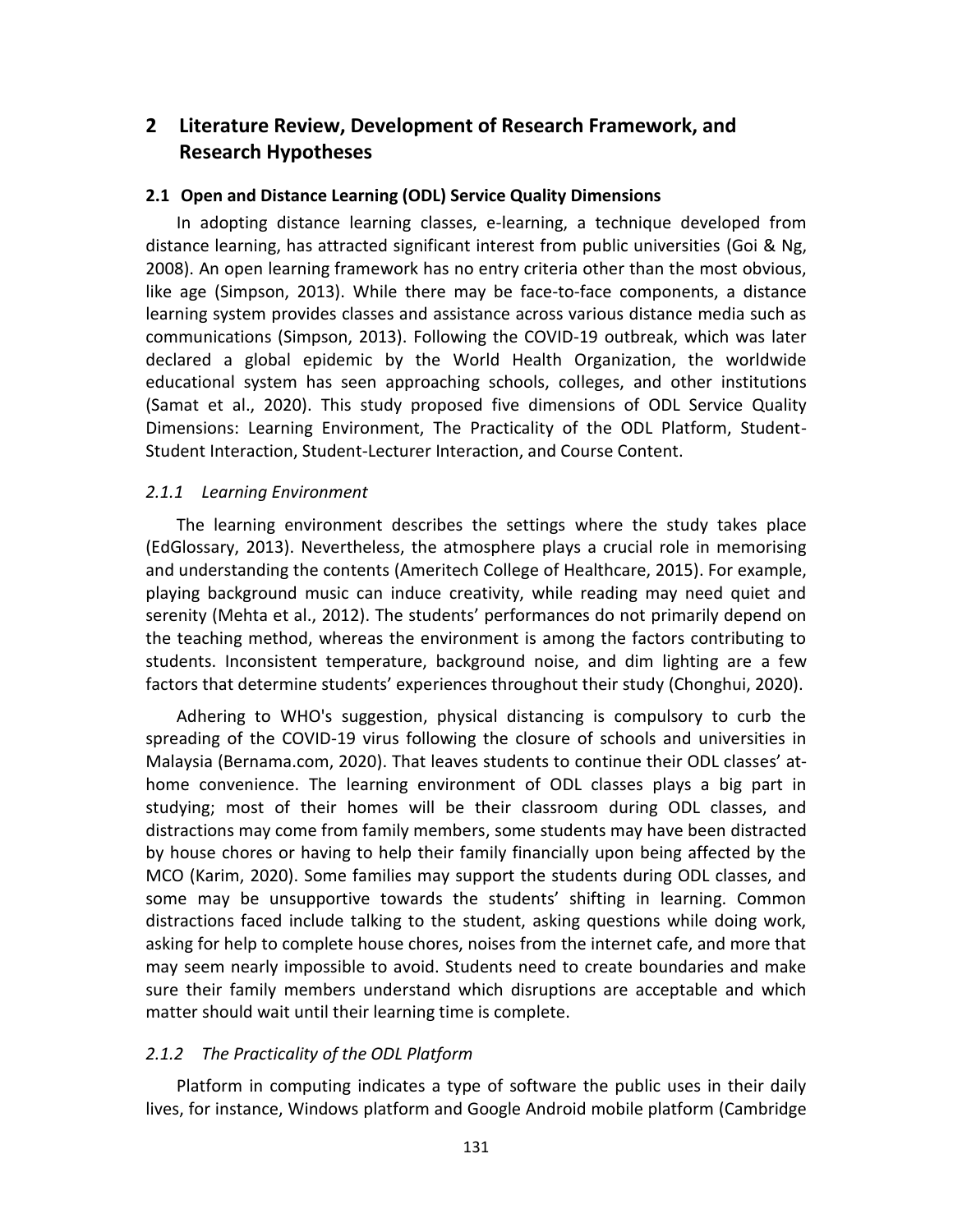Dictionary, n.d.). IGIGlobal (n.d.) connotes the e-learning platform as an online information system that schools and institutions utilise to deliver teaching and learning practices.

Before the pandemic COVID-19, UiTM established its e-learning, i.e., LMS known as UFuture, which provides various tools assisting students in their e-learning platform to replace the earlier system, i.e., i-Learn (Endut et al., 2012; Othman et al., 2020). Ufuture is also a platform to replace the OpenLearning that no longer economically support MOOC courses with the escalating number of students enrolled in UiTM (Latiff et al., 2019). Nevertheless, the use of UFuture was not compulsory so far; thus, many lecturers have opted for a more user-friendly and free platform such as Google Classroom, Zoom Meeting, Webex Cisco, Microsoft Team, and other social media such as WhatsApp, Telegram, Facebook Live, and YouTube (Chung et al., 2020; Kadar et al., 2020).

When COVID-19 continued to spread worldwide, students were commonly accessed through educational platforms such as language apps, virtual tutoring, video conferencing tools, and e-learning software (Othman et al., 2020). The glitch of ODL classes at home slows down students' learning process comprising internet stability and the absence of appropriate gadgets (Lee, 2020; Michigan State University, 2020). Mainly, students from rural areas encountered unstable internet connection problems due to geographical factors, like Sabah and Kedah students (Lee, 2020). Many students are also not equipped with the technical and computer literacy skills upon joining ODL classes (Ismail et al., 2020).

Additionally, based on Chizmar and Walbert (1999) participants on a study regarding e-learning led by the ethics of excellent schooling methods, students can select and choose various learning experiences and techniques that best match the way they learn. Moreover, the students may obtain the information for their schoolwork and projects, prepare their slides for presentation, and get updates on the latest news globally through e-learning with an internet connection and modern devices (Clover, 2017).

#### *2.1.3 Student-Student Interaction*

Interaction is defined as a transaction between two individuals who want to exchange information, but it may also be an exchange of products or services (Hornbæk & Oulasvirta, 2017). Positive social interactions between students are crucial to their cognitive, social, and communication development (Bruce & Hansson, 2011). Besides, positive student interaction will eventually influence students' motivation in education and performance (Johnson, 1981). Positive interactions between students could lead to developing their insight skills. Through communication with peers, students gain the opportunity to view opinions other than their own to perceive problems and challenges, especially in groups discussion.

During the COVID-19 crisis, there was a change in the student social lives, including social interactions, social support, study group, and friendships. During the COVID-19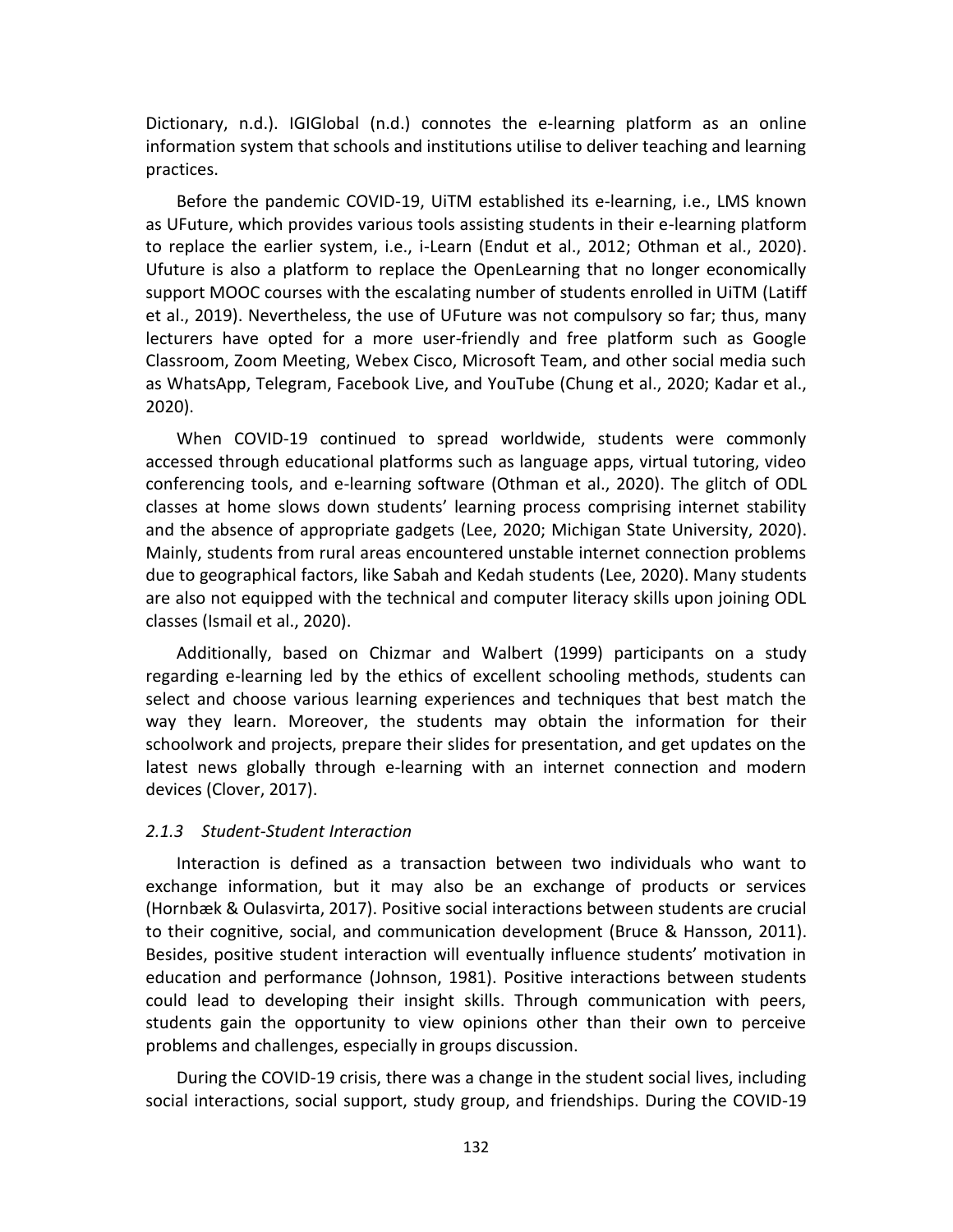crisis, some students may be at a higher risk of social isolation and the development of mental health disorders. This is because they have less face-to-face interaction with friends, especially their classmates, receive less social support, and are less integrated into student social networks (Elmer et al., 2020).

Although ODL is the safest way to keep learning while physically distancing with other people, it also brings some difficulty in the interaction, especially among students. Some students may feel that communication is more restricted for e-learning and group discussions conducted through video meetings and online chat rooms (Lim, 2020). Lack of interaction can also affect teamwork as most assessments are projectbased teamwork activities, forcing students to figure out how to work together. Students complained about the difficulty of agreeing on schedules as every group member has their thing to do in their home. If the students struggled to handle teamwork, it might affect their performance if other team members had different opinions (Salmi, 2013).

#### *2.1.4 Student-Lecturer Interaction*

The interaction between students and their lecturers is one of the top three most significant variables to keep the learning process smoothly (Wang, 2004). When the learning process goes smoothly, how educators communicate with students helps convert the learning content to students' understanding that is important to learning (Englehart, 2009). Positive interaction between students and lecturers in classes is essential for creating a positive relationship between them and developing their social skills (Pennings et al., 2018). Developing a healthy teacher-student relationship through communication helps develop students' behavioural, social, and emotional well-being and supports their mental health (Brazelton & Greenspan, 2000).

Due to the COVID-19 outbreak, the student and the lecturer face many challenges maintaining their relationship through interaction (Ilias et al., 2020). Students may have difficulties learning as they lack motivation, alienation, and isolation as they see themselves as an online component. Students considered e-learning less engaging than other learning and insufficient to help students feel more connected to their teachers or lecturers via social media platforms like Facebook, WhatsApp, WeChat, and email (Ilias et al., 2020). The interaction between students and lecturers became limited as they faced challenges such as inadequate internet coverage that affected the learning flow.

The communication between the students and the course lecturers is designed to help the students better understand the material or illustrate the definitions of the course content (Dzakiria, 2012). Dzakiria (2012) also states that the most common communication problem between students and lecturers through ODL is when students send questions and problems via the lecturers' email. The answer is left unanswered or insanely late. The students also need to find a time that follows the lecturer's schedule to interact with them to ask questions and perform better.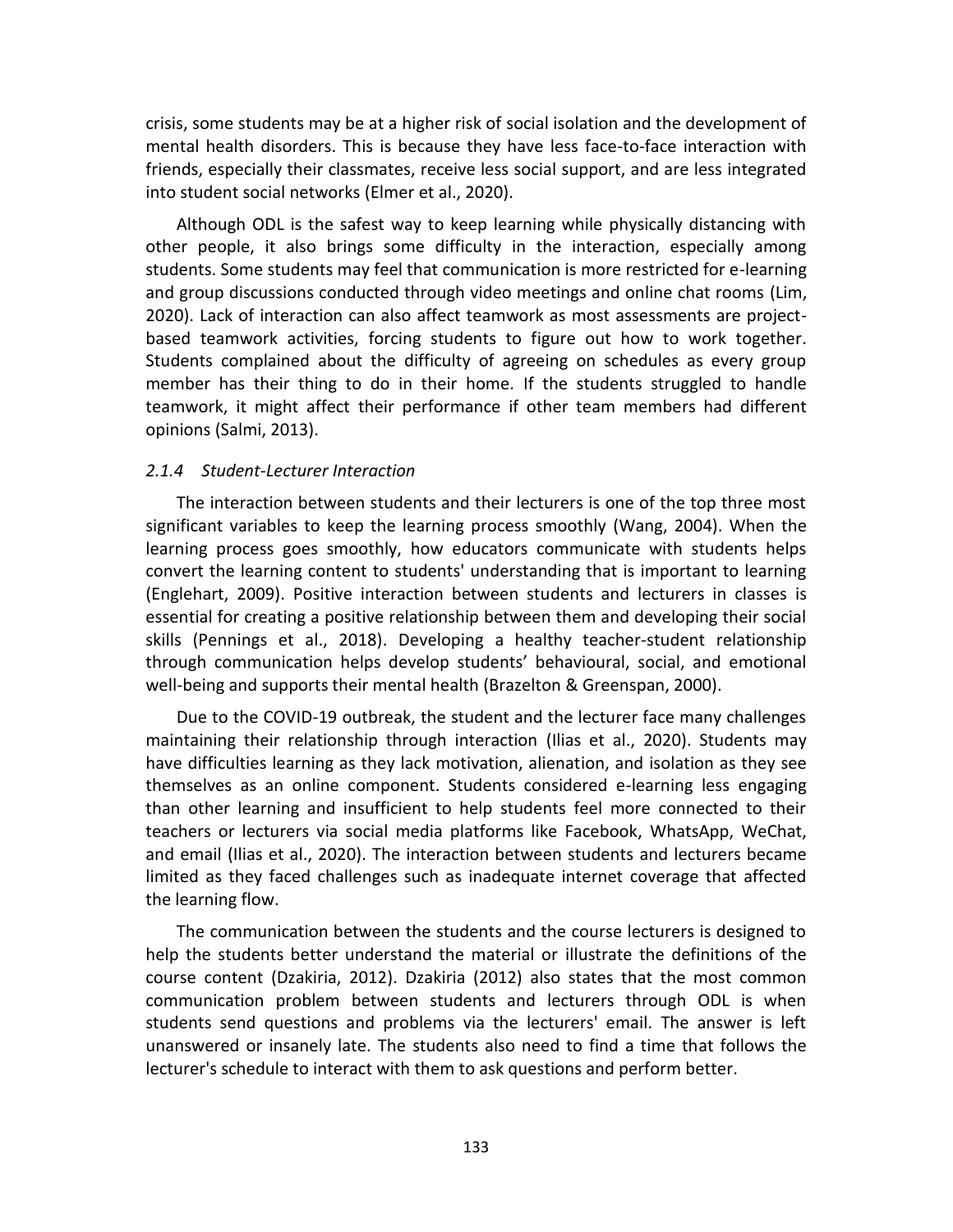#### *2.1.5 Course Content*

The course content as video recordings, assigned readings, slides, and any informative material necessary for the learning process (UC Berkeley, n.d.). In Malaysia, blended learning is not uncommon since many universities practice hybrid learning in their institutions (Ag-Ahmad, 2020). Although the bright side of ODL for students, comprising their ability to improve their computer literacy skills and fully utilised gadgets as learning tools, many are still adapting to the changes while comprehending course materials provided by lecturers.

Due to the absence of the final examination, students have an extra task to complete as continuous assessments. Those factors contribute to students' comprehensive skills towards course content provided by lecturers. Some may even be too busy completing their assignments rather than understanding the subjects for personal development. During this pandemic, switching from traditional learning to ODL mode has left some students perplexed about course content requirements for the rest of the semester (Friedman, 2020). Moreover, learning adjustment may be remarkably difficult for students taking classes best suited to physical training, such as science lab components classes (Friedman, 2020).

Sometimes, as the consumers of e-learning, students might not search for the course content provided to them; therefore, they need the instructors' explanation through e-learning (Twigg, 2001). In accommodating the e-learning system, some educators opted for an asynchronous classroom to offer an equal chance of accessing the course content (Kelly et al., 2020). With that in mind, students must complete their assignments on schedule as the deadlines (Kelly et al., 2020). On the flip side, some students agreed that e-learning is more demanding than physical classes since the workload be twice as much (Ag-Ahmad, 2020). The pre-recorded videos from lecturers facilitate most students in comprehending the contents as they could play, rewind, and fast-forward depending on their learning ability (Mathew & Chung, 2020).

#### **2.2 Development of Research Hypotheses**

Students play a significant role in giving feedback regarding e-learning facilities that have been provided to them, service quality and the efficacy of their learning experience (Li & Lalani, 2020). Lim (2020) found that students complained about more mandatory assignments from professors in an e-learning environment. Students had to confront obstacles as well, and according to a study concentrating on students' perspectives on e-learning, the primary challenges that students encountered were accessibility, connectivity, a lack of adequate devices, and social issues represented by a lack of engagement and communication with teachers and peers (Aboagye et al., 2021). The students' technical issues continue to be weak internet connections, signal loss, and a lack of sufficient digital equipment, particularly for students living in rural areas or from low-income households (Michigan State University, 2020). Therefore, the following hypotheses are formulated: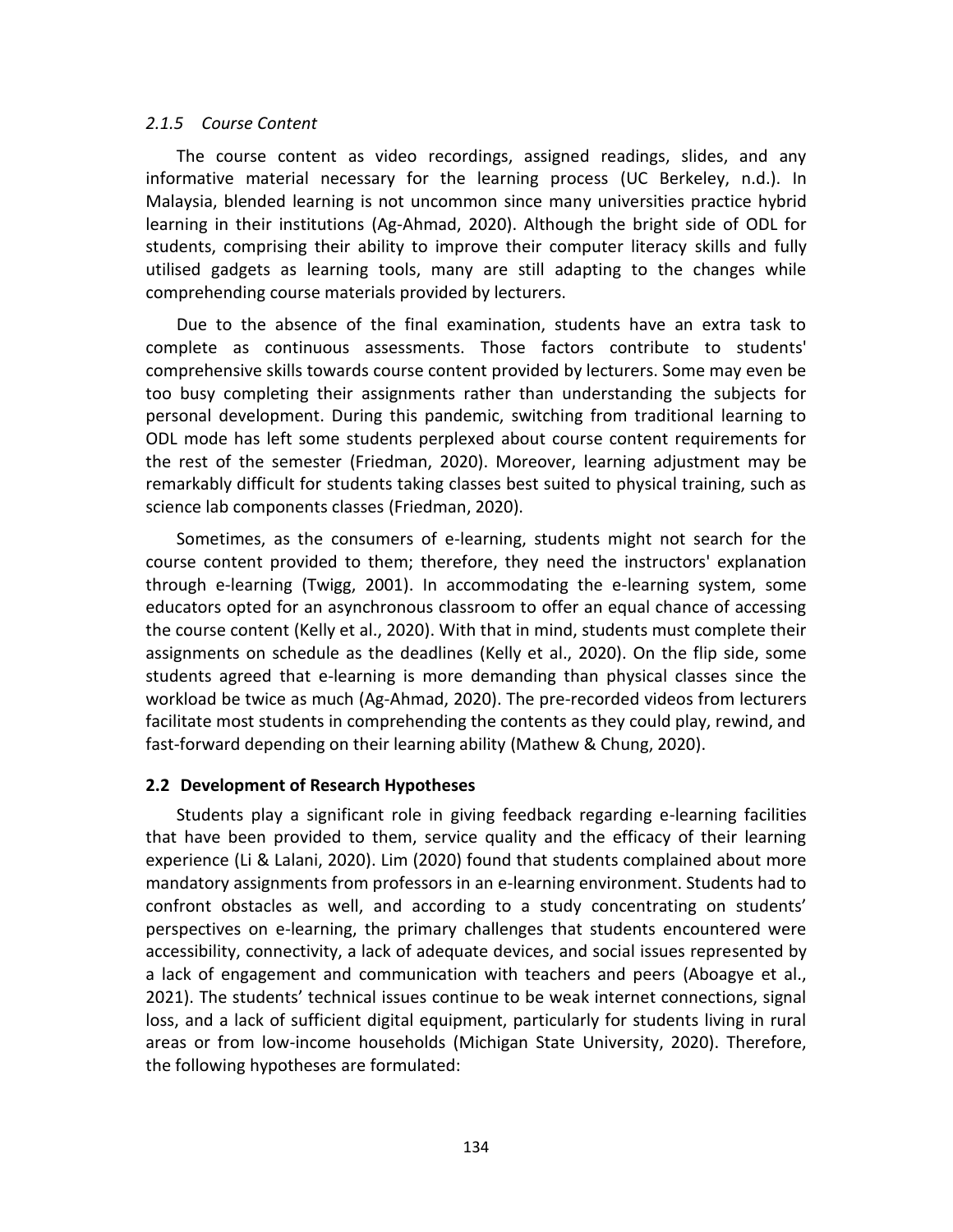H1: There is a positive relationship between ODL Service Quality Dimensions (i.e., Learning Environment, The Practicality of the ODL Platform, Student-Student Interaction, Student-Lecturer Interaction, and Course Content) towards UiTM students' experiences in UiTM Puncak Alam Campus, Selangor

e-learning may occur anywhere such as at home, at work, internet a cafe, or anywhere through smartphones, laptops, computers if it is connected to the internet because it is not limited by space and time (Bhuasiri et al., 2012; Kilburn et al., 2014). The learning environment may impact students' learning by 25% (Cooper, 2018). Therefore, the following hypothesis is formulated:

 $H<sub>1a</sub>$ : There is a positive relationship between the learning environment towards UiTM students' experiences in UiTM Puncak Alam Campus, Selangor

e-learning or ODL used extensively in most universities. It is easily accessible to class discussions, course materials and activities as it may be accessed from any computer, whether from the campus or our home (Ratcliff, 2001). Students may access their courses anywhere and anytime, as well as continual access to materials of courses, lectures, and discussions (ION Professional ELearning Programs, n.d.). Therefore, the hypothesis is formulated:

H<sub>1b</sub>: There is a positive relationship between the practicality of the ODL platform towards UiTM students' experiences in UiTM Puncak Alam Campus, Selangor

Effective interaction between students is essential in problem-based educational experiences (Lindblom-Ylänne et al., 2003). Effective teamwork or group discussions and cooperative learning are significant to the ODL scene because they engage the students to finalise their academic assignments(Dzakiria & Walker, 2003). This method of student interactions is designed to promote understanding of the subject's material and enhance critical thinking. A study from Palloff and Pratt (2002) indicates that discussion groups, teamwork and assignments based on groups may reduce feelings of alienation and encourage a positive environment and group studying in ODL classrooms that support their learning experience. Therefore, the following hypothesis is formulated:

 $H_{1c}$ : There is a positive relationship between the student-student interaction towards UiTM students' experiences in UiTM Puncak Alam Campus, Selangor

Although teachers and students come to distance learning with different technical abilities and responsibilities, both groups usually have similar approaches to the impact and effectiveness of the interactions (Nguyen, 2009). The lecturers and students acknowledged the effectiveness of interaction in online education, including encouraging student participation and fostering a sense of process and interaction influence (Nguyen, 2009). Nguyen (2009) also states that the online community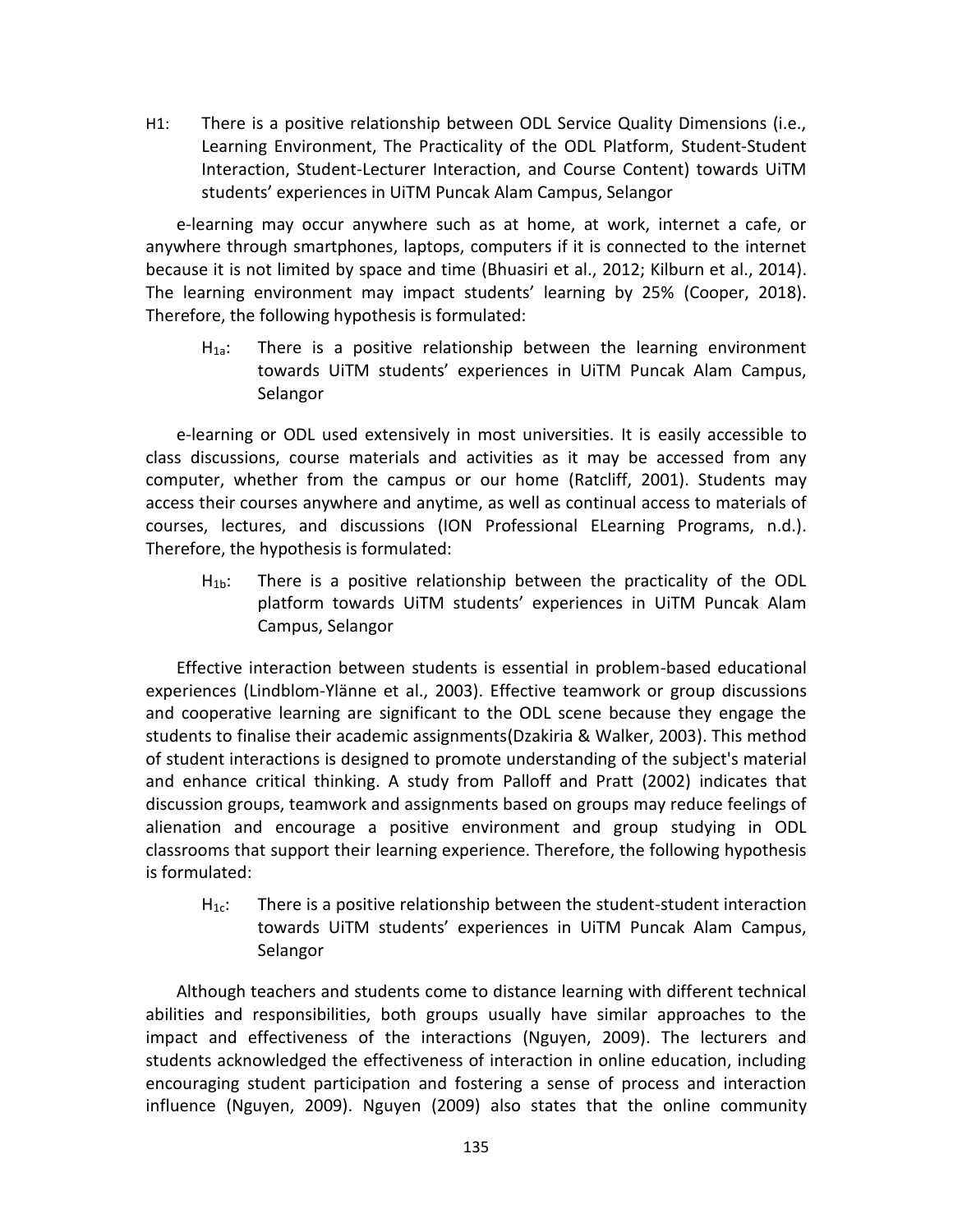enhances student communication abilities. The study from Krishnamurthi (2000) states that saving recordings of discussions and studying them later to show students their communication styles benefit online interactions. Students can experience a new way of studying if they engage in the learning process by participating in online forums, accessing, and exchanging course materials, and submitting questions related to their lecturer (Kwaske & McLennan, n.d.). Therefore, the following hypothesis is formulated:

H1d: There is a positive relationship between the student-lecturer interaction towards UiTM students' experiences in UiTM Puncak Alam Campus, Selangor

ODL may make students adapt to various learning styles regarding the course content. Some students may adapt to these styles quickly, and some need time to learn (Embibe, 2021). The learning platform may differ depending on the course learning, but typically, it consists of online platforms that students may access from their personal computers, smartphones, and tabs (Educations.com, 2020). Therefore, the following hypothesis is formulated:

 $H_{1e}$ : There is a positive relationship between the course content towards UiTM students' experiences in UiTM Puncak Alam Campus, Selangor

# **2.3 Development of Research Framework**

Figure 1 demonstrates the relationship of the ODL service quality dimensions (i.e., the Learning Environment, the Practicality of the ODL Platform, Student-Student Interaction, Student-Lecturer Interaction, and Course Content) that affect students' experiences towards ODL in UiTM in Puncak Alam Campus, Selangor.



Figure 1: Proposed Research Framework

Notes: Construct and dimensions are adapted from previous studies; learning environment (Karim, 2020; Muda & Yee, 2019; Nassr et al., 2020); The Practicality of the ODL Platform (Mathew & Chung, 2020; Nassr et al., 2020; Pham et al., 2019; Samat et al., 2020); student-student interaction (Abbasi et al., 2020; Ag-Ahmad, 2020; Bali & Liu, 2018; Muda & Yee, 2019; Mwenje & Saruchera, 2013); course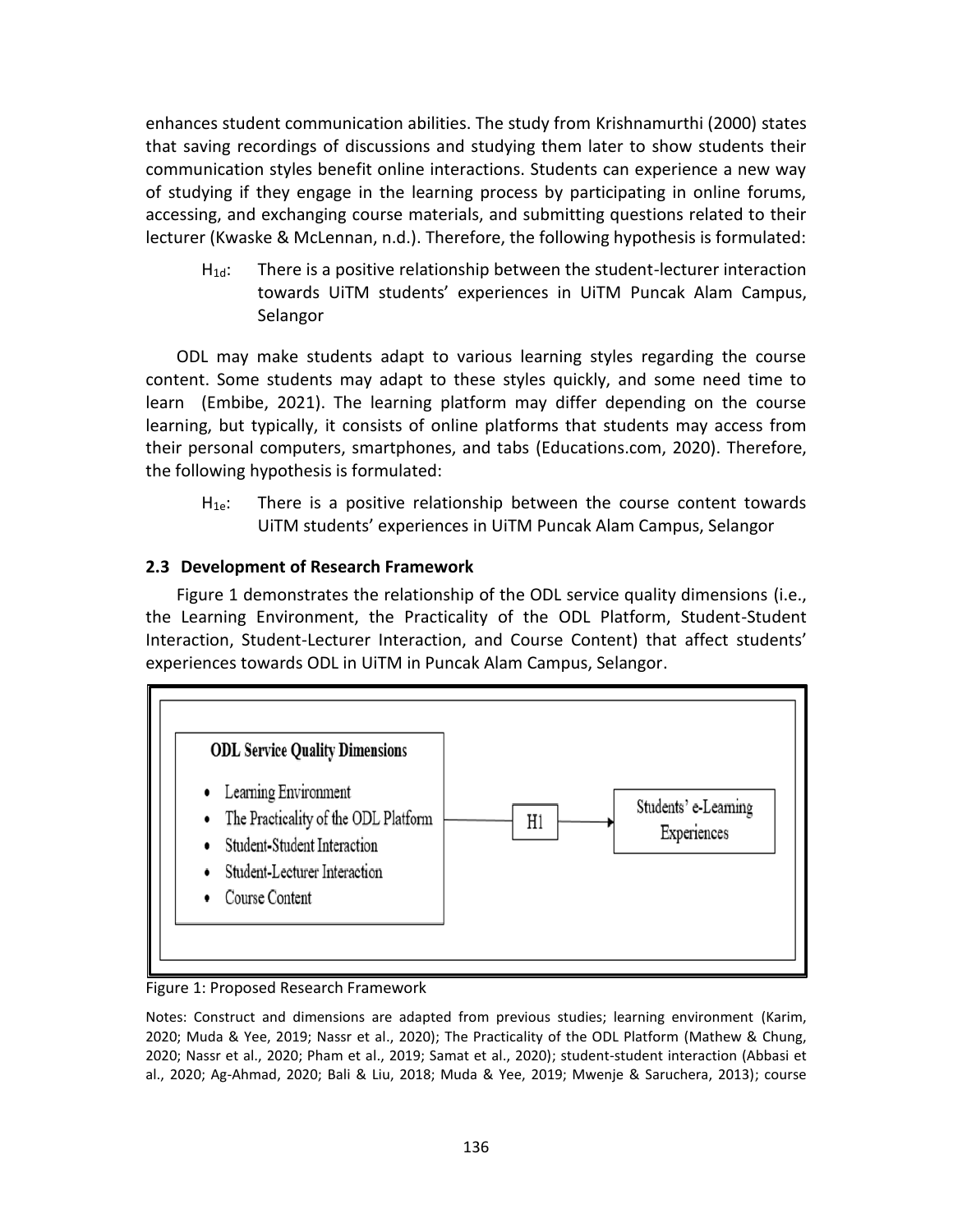content (Ag-Ahmad, 2020; Mathew & Chung, 2020; Muda & Yee, 2019; Mwenje & Saruchera, 2013); and students' experiences (Allam et al., 2020; Chen et al., 2020).

# **3 Methodology**

The questionnaire is adapted from the existing studies and tailored to the setting (see Table 3). Due to the COVID-19 restriction, the draft questionnaire is created in Google Form. Dissemination of the questionnaire targeted all UiTM Puncak Alam fulltime students who participated in ODL throughout the COVID-19 pandemic. Following Krejcie and Morgan table, the minimum sample size is 322 based on the total enrollment students in the semester March-August 2021 in UiTM Puncak Alam is 21,000 students. The sampling technique used in the study is snowball sampling.

The draft questionnaire was through validity and reliability procedures. Five lecturers and five students of UiTM Puncak Alam were chosen to provide comments and suggestions to improve the questionnaire's content. All items were measured on a seven-point Likert Scale ranging from 1 (strongly disagree) to 7 (strongly agree). A pilot study was conducted once the draft questionnaire was corrected following the suggestion. The score for pilot testing of 50 students of UiTM Puncak Alam as respondents in this study ranges from 0.634, and 0.907 value shows internal consistency (Hair et al., 2010). Besides, each variables' values are significant as the Cronbach Alpha's value is greater than 0.70.

# **4 Findings**

Adopting the snowball sampling technique, the Google Form link was forwarded to the UiTM Puncak Alam Campus students through WhatsApp group, Telegram group, and social media Twitter and Instagram (direct messages) to ensure the questionnaires reach a comprehensive set of respondents. The questionnaires were distributed and collected directly through Google Forms. The time frame for data collection is approximately two weeks from the  $3<sup>rd</sup>$  until  $16<sup>th</sup>$  June 2021 to ensure the respondents have sufficient time to answer and reach targeted respondents all over the campus and prevent any error in collecting data. Demographic data analysis exhibits that the data collection procedures received responses from participants across all campuses (see Table 2).

|                        | . .                 |           |             |
|------------------------|---------------------|-----------|-------------|
| Category               | <b>Items</b>        | Frequency | Percent (%) |
| Gender                 | Male                | 127       | 31.4        |
|                        | Female              | 278       | 68.6        |
| Age                    | $18 - 20$ years old | 34        | 8.4         |
|                        | $21 - 23$ years old | 290       | 71.6        |
|                        | $24 - 26$ years old | 62        | 15.3        |
|                        | 27 and above        | 19        | 4.7         |
| <b>Education Level</b> | Diploma             | 25        | 6.2         |
|                        | Degree              | 358       | 88.4        |

Table 2: Demographic Profile (N=405)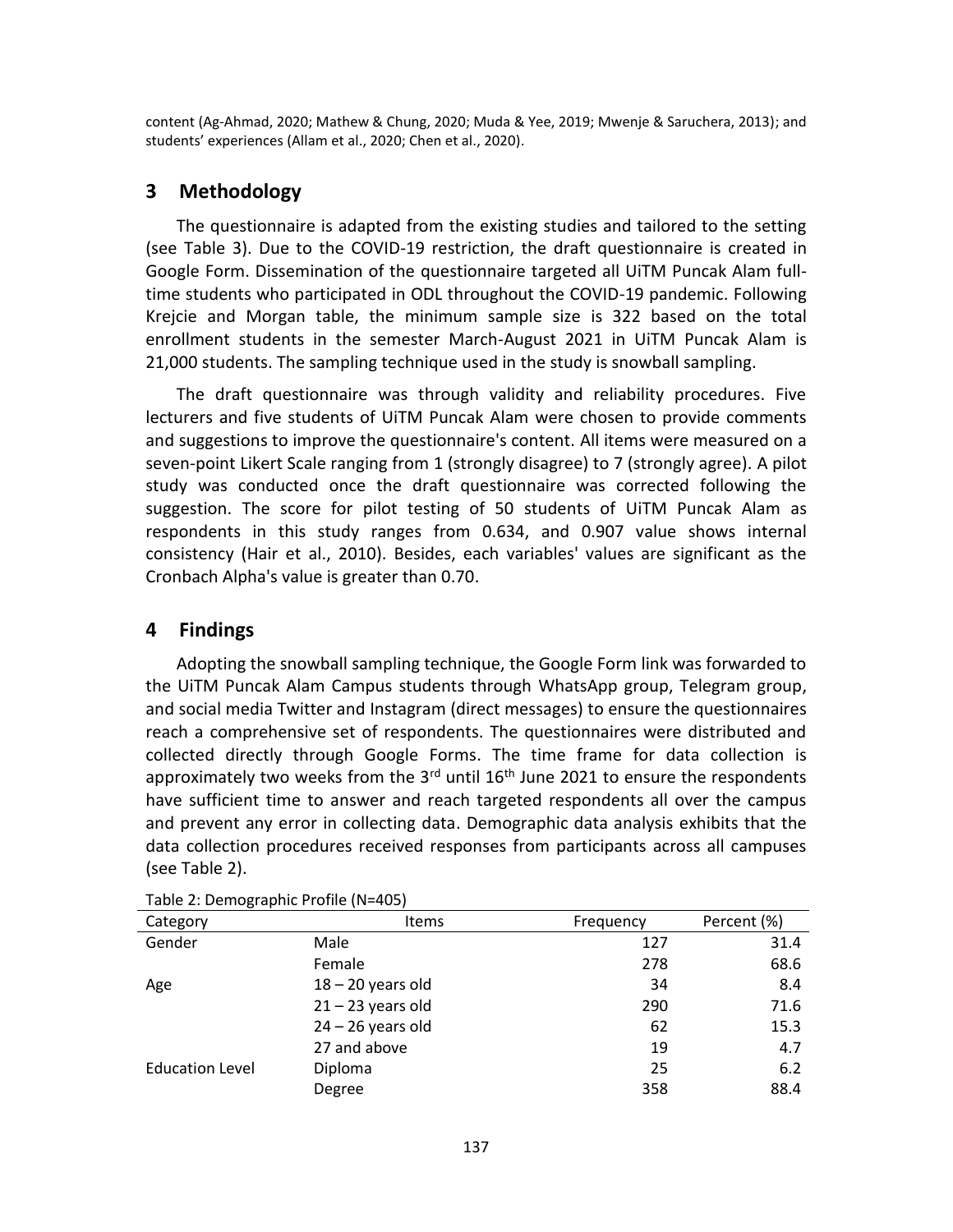| Category              | Items                          | Frequency    | Percent (%) |
|-----------------------|--------------------------------|--------------|-------------|
|                       | Master                         | 21           | 5.2         |
|                       | Professional                   | $\mathbf{1}$ | 0.2         |
| Faculty               | Medicine                       | 13           | 3.2         |
|                       | Pharmacy                       | 28           | 6.9         |
|                       | <b>Health Science</b>          | 19           | 4.7         |
|                       | Accountancy                    | 20           | 4.9         |
|                       | Education                      | 39           | 9.6         |
|                       | <b>Business and Management</b> | 72           | 17.8        |
|                       | <b>Hotel and Tourism</b>       | 184          | 45.4        |
|                       | Management                     | 11           | 2.7         |
|                       | Sports Science & Recreation    | 10           | 2.5         |
|                       | Architecture, Planning &       | 9            | 2.2         |
|                       | Surveying                      |              |             |
|                       | Faculty of Art and Design      |              |             |
| Participation of ODL  | 1 semester                     | 40           | 9.9         |
|                       | 2 semesters                    | 115          | 28.4        |
|                       | 3 semesters                    | 250          | 61.7        |
| Type of Devices Used  | Smartphone                     | 360          | 88.9        |
| for ODL               | Laptop                         | 382          | 94.3        |
| (Respondents can      | Tablet/iPad                    | 69           | 17.0        |
| choose more than      | Common Computer                | 25           | 6.2         |
| one device)           | Other                          | 0            | 0           |
| <b>Shared Devices</b> | Yes                            | 85           | 21.0        |
|                       | <b>No</b>                      | 320          | 79.0        |
| <b>Internet Speed</b> | Good                           | 126          | 31.1        |
|                       | Average                        | 249          | 61.5        |
|                       | Poor                           | 30           | 7.4         |
| Hours Learn Through   | 6 hours                        | 140          | 34.6        |
| ODL                   | 8 hours                        | 136          | 33.6        |
|                       | 10 hours                       | 62           | 15.3        |
|                       | More than 10 hours             | 67           | 16.5        |
| Area of The Students  | Urban area                     | 165          | 40.7        |
| Live in               | Suburban area                  | 170          | 42.0        |
|                       | Rural area                     | 70           | 17.3        |

Table 3 provide the means and standard deviation distribution of all items. Table 3 also itemized the source of the measuring items used in the questionnaire.

| Table 5. Descriptive statistics (19–405) |                                                   |             |      |           |  |
|------------------------------------------|---------------------------------------------------|-------------|------|-----------|--|
| <b>Items</b>                             | Statement                                         | Authors     | Mean | Std.      |  |
|                                          |                                                   |             |      | Deviation |  |
|                                          | <b>Learning Environment</b>                       |             |      |           |  |
| B1                                       | My home environment decently accommodates         | (Karim,     | 4.75 | 1.352     |  |
|                                          | my learning needs                                 | 2020; Muda  |      |           |  |
| <b>B18</b>                               | I can stay focused during ODL classes despite the | & Yee,      | 3.86 | 1.586     |  |
|                                          | distractions from family members (house chores,   | 2019; Nassr |      |           |  |

Table 3: Descriptive Statistics (N=405)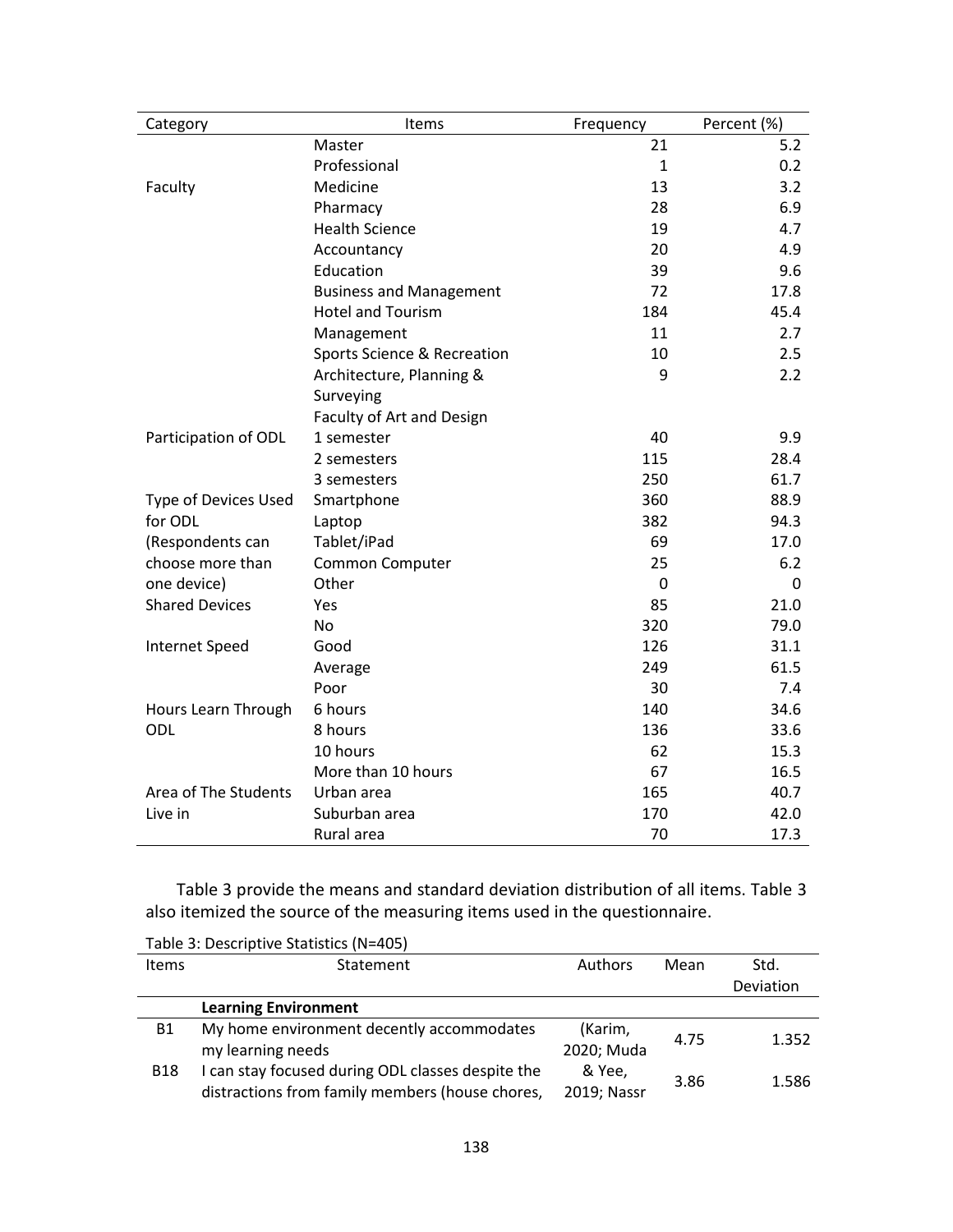| Items          | Statement                                                                              | Authors              | Mean | Std.      |
|----------------|----------------------------------------------------------------------------------------|----------------------|------|-----------|
|                |                                                                                        |                      |      | Deviation |
|                | chatting)                                                                              | et al., 2020)        |      |           |
| <b>B27</b>     | My adaptation process from the physical                                                |                      |      |           |
|                | classroom to attending ODL classes at home took                                        |                      | 5.06 | 1.415     |
|                | longer than I expected                                                                 |                      |      |           |
| <b>B5</b>      | My family gave me full support throughout my                                           |                      | 5.20 | 1.501     |
|                | <b>ODL</b> session                                                                     |                      |      |           |
| <b>B17</b>     | I do not encounter conflicts with my family                                            |                      |      |           |
|                | during ODL classes as I must attend to both study                                      |                      | 4.60 | 1.656     |
|                | and personal matters at home                                                           |                      |      |           |
|                | The Practicality of ODL Platform                                                       |                      |      |           |
| <b>B2</b>      | My internet connection is stable enough for me                                         |                      | 4.57 | 1.500     |
|                | to participate in ODL classes                                                          | (Mathew &            |      |           |
| <b>B23</b>     | I have proper gadgets to participate in ODL                                            | Chung,               | 5.39 | 1.357     |
|                | classes                                                                                | 2020; Nassr          |      |           |
| B <sub>9</sub> | I do not encounter long delays when searching                                          | et al., 2020;        | 4.63 | 1.413     |
|                | and accessing the platforms used by my lecturers                                       | Pham et al.,         |      |           |
| <b>B13</b>     | I have the necessary skills in using ODL platforms                                     | 2019;                | 4.86 | 1.262     |
|                | as instructed by lecturers                                                             | Samat et             |      |           |
| <b>B21</b>     | Technologies and platforms used during ODL                                             | al., 2020)           |      |           |
|                | make it easier for students to submit                                                  |                      | 5.24 | 1.374     |
|                | assignments and assessments                                                            |                      |      |           |
|                | <b>Student-Student Interaction</b>                                                     |                      |      |           |
| <b>B20</b>     | My groupmate is responsive regarding                                                   | (Muda &              | 4.80 | 1.404     |
|                | assignments/tasks during ODL classes                                                   | Yee, 2019;           |      |           |
| <b>B6</b>      | During ODL classes, my discussion in the class is                                      | Mwenje &             | 4.27 | 1.423     |
|                | lively                                                                                 | Saruchera,           |      |           |
| <b>B16</b>     | My classmate gave me full support throughout                                           | 2013; Nassr          | 4.89 | 1.439     |
|                | my ODL classes                                                                         | et al., 2020;        |      |           |
| <b>B25</b>     | I received motivational support in completing                                          | Segoe,               | 4.84 | 1.414     |
|                | each task assigned by my peers                                                         | 2014)                |      |           |
|                | <b>Student-Lecturer Interaction</b>                                                    |                      |      |           |
| <b>B4</b>      | During ODL classes, I receive sufficient feedback                                      |                      | 4.58 | 1.370     |
|                | regarding my assignments from lecturers                                                | (Abbasi et           |      |           |
| <b>B15</b>     | My lecturers are easily reachable in ODL classes                                       | al., 2020;           | 4.46 | 1.432     |
|                | as compared to face-to-face learning<br>I received prompt and helpful feedback from my | Ag-Ahmad,            |      |           |
| <b>B11</b>     |                                                                                        | 2020; Bali &         | 4.80 | 1.390     |
|                | lecturers regarding assignments and course<br>content                                  | Liu, 2018;<br>Muda & |      |           |
| <b>B14</b>     | My lecturers are empathetic of the challenges                                          | Yee, 2019)           |      |           |
|                | faced while attending ODL classes at home                                              |                      | 4.85 | 1.471     |
|                | <b>Course Content</b>                                                                  |                      |      |           |
| B7             | The teaching method used by my lecturers                                               | (Ag-Ahmad,           |      |           |
|                | during ODL classes helped me understand the                                            | 2020;                | 4.64 | 1.323     |
|                | course content                                                                         | Mathew &             |      |           |
| <b>B26</b>     | I understand course contents/materials better in                                       | Chung,               | 4.06 | 1.612     |
|                |                                                                                        |                      |      |           |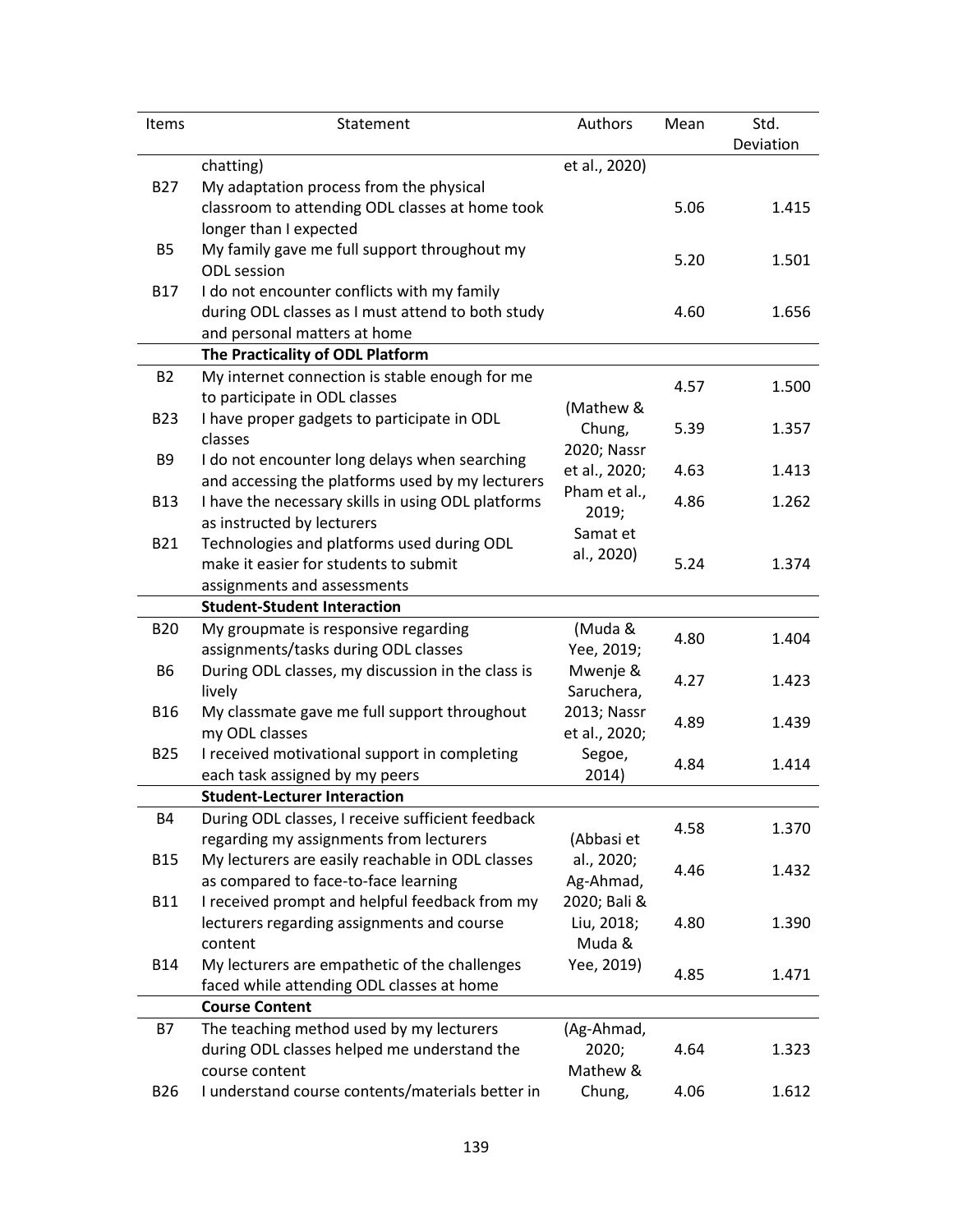| <b>Items</b>    | Statement                                          | Authors      | Mean | Std.      |
|-----------------|----------------------------------------------------|--------------|------|-----------|
|                 |                                                    |              |      | Deviation |
|                 | ODL                                                | 2020; Muda   |      |           |
| <b>B22</b>      | I feel that my workload during ODL classes is      | & Yee,       | 3.65 | 1.686     |
|                 | reasonable as compared to face-to-face classes     | 2019;        |      |           |
| <b>B19</b>      | I find ODL classes as convenient as I can and have | Mwenje &     | 4.27 | 1.595     |
|                 | the capacity to learn according to my pace         | Saruchera,   |      |           |
| <b>B24</b>      | Pre-recorded videos enable me to watch lectures    | 2013)        |      |           |
|                 | video repeatedly if I find it hard to understand   |              | 5.37 | 1.488     |
|                 | course content                                     |              |      |           |
|                 | <b>Students' Experiences</b>                       |              |      |           |
| B8              | Generally, I am more engaged in my study during    |              | 3.96 | 1.578     |
|                 | <b>ODL</b> classes                                 |              |      |           |
| B <sub>12</sub> | Generally, I have a better understanding of the    | (Allam et    | 3.88 | 1.548     |
|                 | lesson given by my lecturers in ODL classes        | al., 2020;   |      |           |
| <b>B10</b>      | Generally, I have improved my computer-literacy    | Chen et al., | 5.28 | 1.294     |
|                 | skills during ODL classes                          | 2020;        |      |           |
| B <sub>3</sub>  | Generally, I think ODL classes are more practical  | Dziuban et   | 3.67 | 1.683     |
|                 | than physical classes                              | al., 2015)   |      |           |
| <b>B28</b>      | Generally, I have enhanced my time                 |              | 4.07 | 1.651     |
|                 | management skills during ODL classes               |              |      |           |

#### **4.1 Hypotheses Testing**

The multiple regression analysis procedures were executed to analyse the relationship between the Learning Environment, the Practicality of ODL Platform, Student-Student Interaction, Student-Lecturer Interaction, and Course Content with the Students' Experiences during ODL. The breakdown of beta loading (β) and p-value are as in Table 3. Only one dimension is significant to students' experiences towards ODL service quality in UiTM Puncak Alam Campus, Selangor.

The course content beta loading ( $\beta = .739, P < .001$ ) are less than 1% significant level reflecting that the Course Content dimension is significant to students' experiences towards ODL service quality in UiTM Puncak Alam Campus, Selangor. Hence,  $H_{1e}$  is supported, addressing research objective 1 and partially satisfying Hypothesis 1. Nevertheless, the other four dimensions  $H_{1a}$ ,  $H_{1b}$ ,  $H_{1c}$ , and  $H_{1d}$  are insignificance.

| Table 4: Regression Analysis on Students' Experiences towards ODL Service Quality Dimensions |                                |            |                   |       |      |  |
|----------------------------------------------------------------------------------------------|--------------------------------|------------|-------------------|-------|------|--|
| Model                                                                                        | Unstandardized<br>Coefficients |            | Standardized      |       | Sig. |  |
|                                                                                              |                                |            | Coefficients Beta |       |      |  |
|                                                                                              | B                              | Std. Error |                   |       |      |  |
| <b>Students' Experiences in UiTM</b>                                                         | .344                           | .220       |                   | 1.562 | .119 |  |
| Puncak Alam Campus, Selangor                                                                 |                                |            |                   |       |      |  |
| (Constant)                                                                                   |                                |            |                   |       |      |  |
| Learning Environment                                                                         | .076                           | .048       | .064              | 1.593 | .112 |  |
| Practicality of ODL Platform                                                                 | .053                           | .051       | .046              | 1.053 | .293 |  |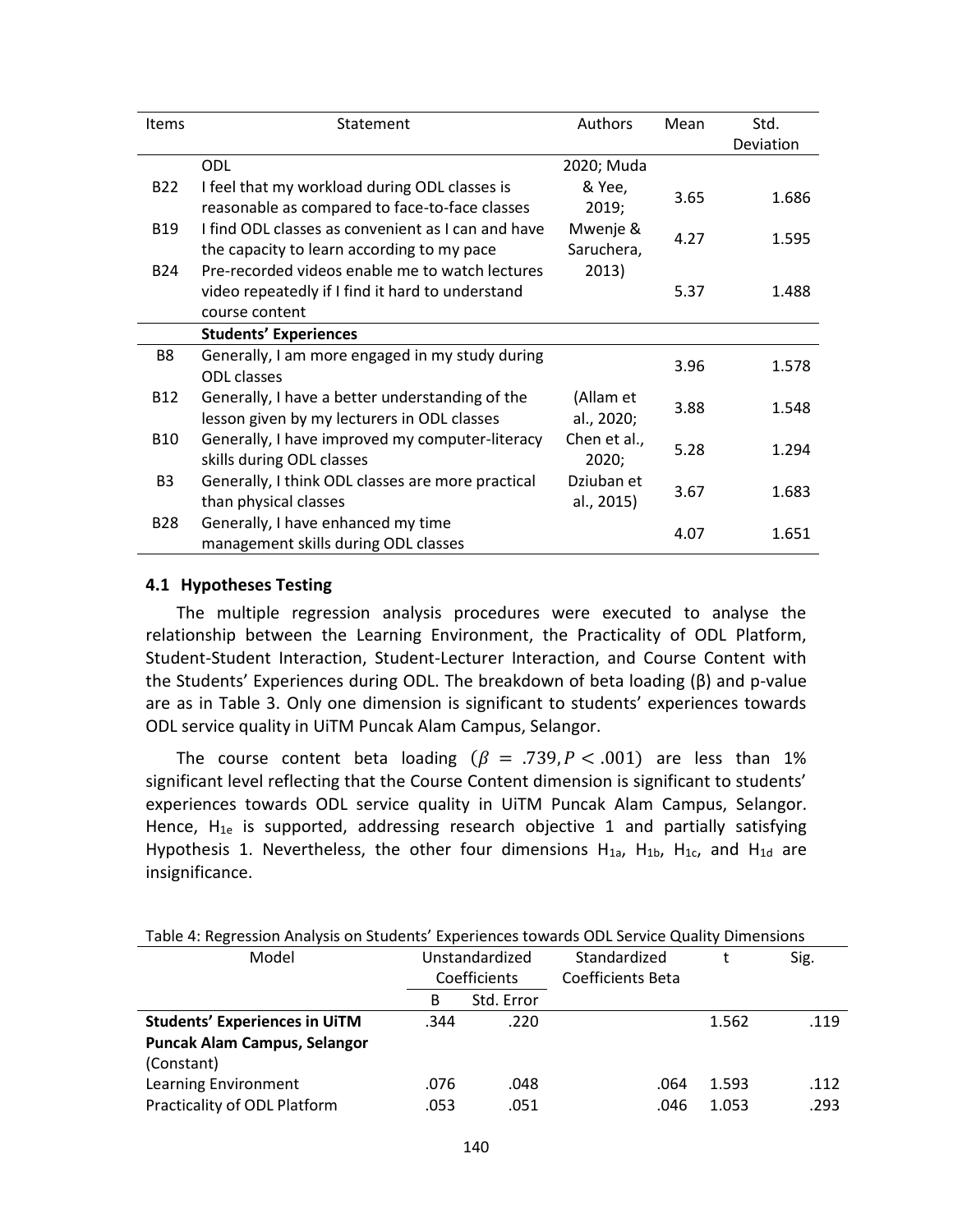| Model                        | Unstandardized |              | Standardized      |          | Sig.      |
|------------------------------|----------------|--------------|-------------------|----------|-----------|
|                              |                | Coefficients | Coefficients Beta |          |           |
|                              | в              | Std. Error   |                   |          |           |
| Student-Student Interaction  | .021           | .044         | .021              | .481     | .631      |
| Student-Lecturer Interaction | $-.054$        | .050         | $-.054$           | $-1.079$ | .281      |
| Course Content               | .764           | .047         | .739              | 16.17    | $.000***$ |
|                              |                |              |                   | 8        |           |

*Note: \*\*\*Significant at 1% level; \*\*significant at 5% level; Significant at 10% level*

## **5 Discussion**

## **5.1 Discussion Pertaining Learning Environment and UiTM Puncak Alam Students' Experiences**

Hypothesis<sub>1a</sub> proposed a positive relationship between the Learning Environment towards UiTM students' experiences in UiTM Puncak Alam Campus, Selangor. Nonetheless, results derived from this study do not support the hypothesis, exhibiting that this dimension is insignificant towards UiTM Puncak Alam Campus students' experience during the ODL. The academic pressure in adapting to the new e-learning system results in students' experiences from their unpreparedness in attending ODL classes from the learning environment aspect. The novel outcome from this study contradicts most studies before the COVID-19 pandemic, likewise from Dzakiria and Christopher (2010) study. This study indicates an insignificant relationship between the Learning Environment. Generally, the respondents do not have a satisfactory experience in their learning needs, focus, adaptation process, family support, and conflicts at home.

Minderhout (n.d.) recognizes four possible learning needs domains: cognitive, social, affective, and psychomotor. In a traditional classroom, students can comprehend content better from a familiar and comfortable setting (Headspace, n.d.). Besides, face-to-face classes facilitate students to focus better, without distractions from house chores and family interactions (Headspace, n.d.). To boot, educators have the power to determine the learning environment of a class, comprising physical location, mood, and interactions (Ananga & Biney, 2017). The characteristics of learning at home encompass the ability to think independently, give and receive support, manage time and tasks, and study in comfortable settings.

As UiTM students come from different financial backgrounds, hence, the variation in the home environment. Besides, Nassr et al. (2020) found that students had little motivation to continue e-learning since the adaptation process is rough and exhausting. In a way, Nassr et al. (2020) also mention that Asian universities themselves are not accelerating in e-learning adaptation. Ergo, having a conducive learning environment for ODL contributes to students' adjustment, comfortability, and focus. The students should consider this dimension in keeping their heads above water for ODL in the future.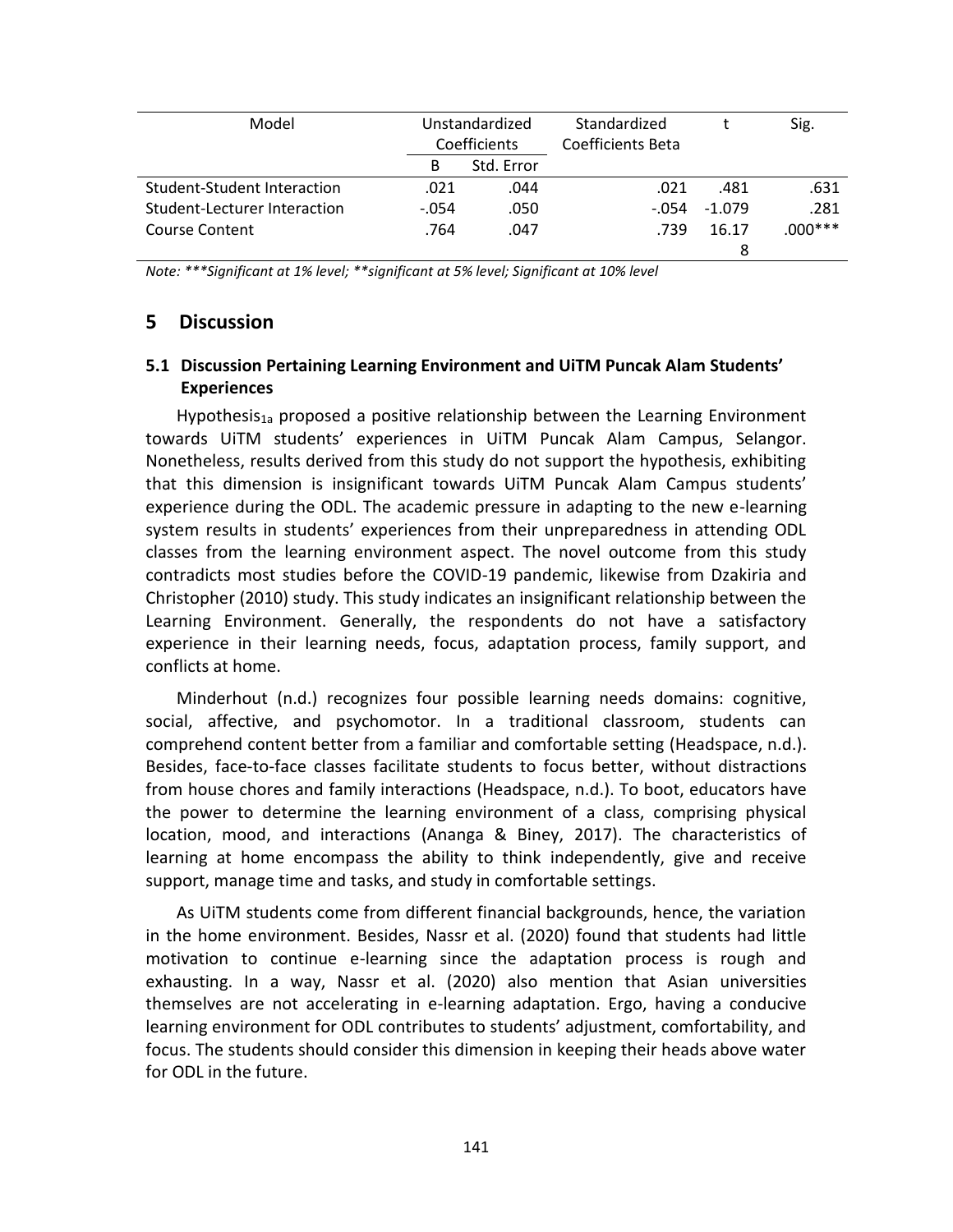# **5.2 Discussion Pertaining the Practicality of ODL Platform and UiTM Puncak Alam Students' Experiences**

 $H_{1b}$  proposed a positive relationship between the practicalities of the ODL platform towards UiTM students' experiences in UiTM Puncak Alam Campus, Selangor. However, results acquired from this study do not support the hypothesis, presenting that this dimension is insignificant towards UiTM students' experiences during ODL classes. The students' experiences in ODL classes depend on the practicality of the ODL platform as the platform is the only way to connect the students and their lecturers, submit assignments, gain knowledge, and discuss with their peers regarding assignments.

Most students struggle in ODL classes despite not having fast and stable internet connectivity during synchronous courses, especially those living in rural or low-income families. ODL classes are very dependent on internet access, and most of the students had their synchronous courses during weekday's morning to evening. However, most internet users are experiencing internet slowdown during 'internet peak hours', especially during the COVID-19 pandemic, where everyone starts to work and learn from home. The connection will slow down slightly during peak hours because the cable is routed through an area network node and has a necessary bandwidth shared by the entire neighbourhood (Holslin, 2021). Moreover, internet connection may become sluggish during the night, especially from 7 p.m. to 11 p.m., as people are commonly free during this time and are doing the brunt of their internet activities. Most of the students spend their time doing assignments given by their lecturers.

Gadgets are crucial in the educational field, especially during the COVID-19 pandemic, since they help students enhance their knowledge and skills. Most of the respondents from UiTM Puncak Alam students own electronic gadgets for learning purposes. The COVID-19 outbreak ushered in a digital revolution in higher education with online lectures, assignment submissions, digital open books, online examinations, and engagement in virtual spaces (Chatterjee et al., 2020). Therefore, there is no communication between students and lecturers without gadgets. Most classes will take place over video calls, and assignments will be completed via laptops compared to previous years. Students must attend face-to-face classes to gain knowledge and submit their work. The former youth minister, Syed Saddiq, had raised RM383,000 in his "1 Keluarga, 1 Laptop" (one family, one laptop) campaign, which will be used to purchase laptops for needy students in Muar, Johor (Tan, 2020). Syed Saddiq launched the campaign on  $26<sup>th</sup>$  December 2020 to raise RM200,000 in five days. The laptops were distributed to the needy students at the Hajah Hasnah multipurpose hall in Muar on 31st December 2020 (Tan, 2020).

Furthermore, most students encountered technical problems with the ODL platforms used by their lecturers (delayed viewing messages, loss of signal, the sound was not clear, connecting to the platforms). Delayed and ineffective feedback can add to students' stress who are already grappling with the isolation and remoteness of distance learning (Musingafi et al., 2015). Accessing ODL platforms was occasionally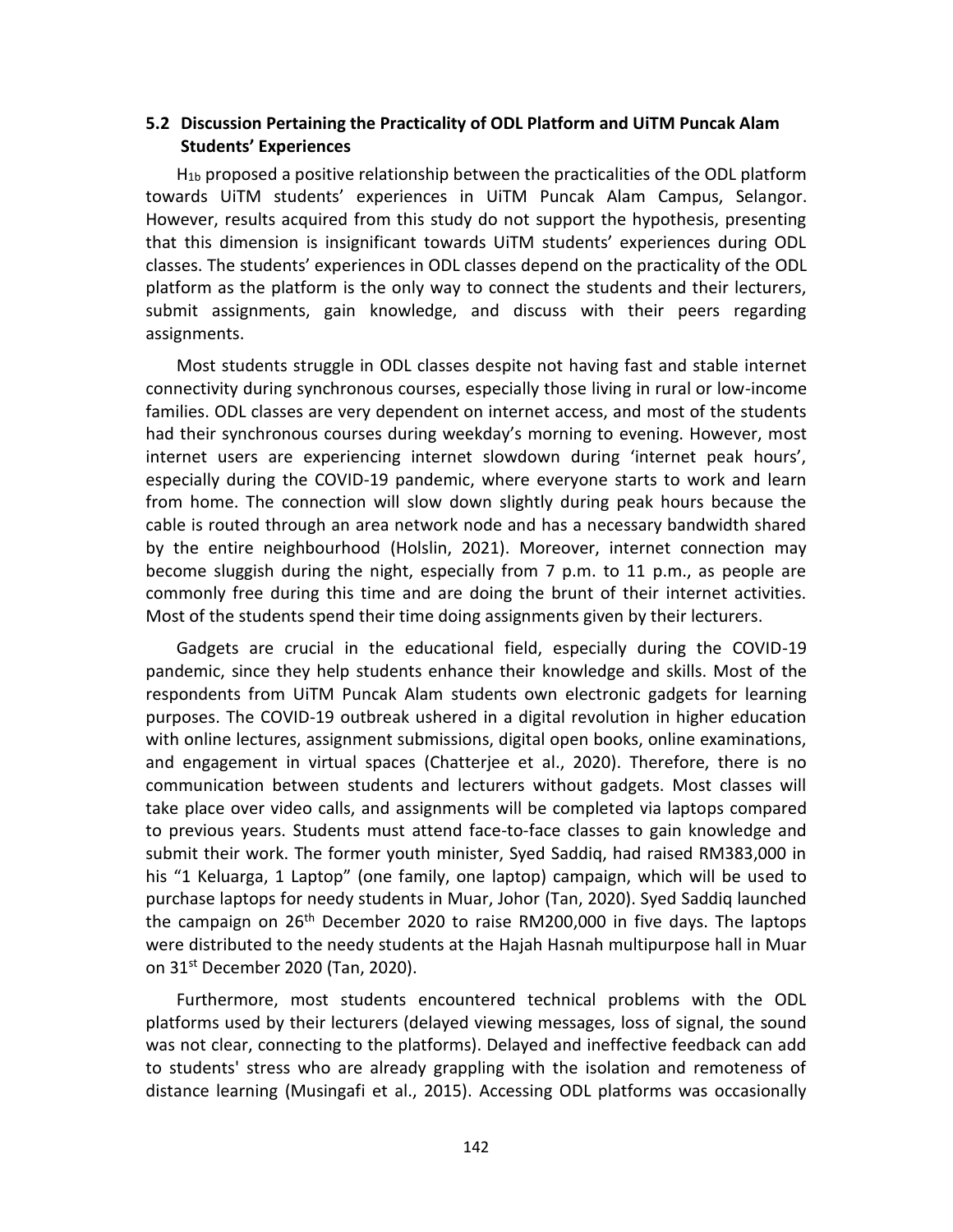limited, and there were connection issues, particularly when many students connected to the platforms. Additionally, lack of technical skills is a significant barrier since students may be unable to use numerous ODL platforms and technologies to help them in ODL. If most students cannot use the ODL platforms and systems, they are little more than white elephants who serve no purpose (Musingafi et al., 2015). Besides, ODL platforms give students the benefit of assignment submission. They can submit their work on time and from anywhere without having to attend to a specific place or print out assignments (Mathew & Chung, 2020). Lecturers have the chance to upgrade their teaching methods and become paperless in this digital era, especially during the COVID-19 pandemic, because students will need to use more technology than paper when they enter the workforce.

## **5.3 Discussion Pertaining the Student-Student Interaction and UiTM Puncak Alam Students' Experiences**

 $H_{1c}$  proposed a positive relationship between student-student interaction towards UiTM students' experiences in UiTM Puncak Alam Campus, Selangor. However, the findings demonstrate that this dimension does not affect UiTM students' ODL experiences. The result implies that the students faced a challenge in communicating with their peers, friends, classmates during ODL. The interaction between students during ODL, especially for discussions and assignments, is challenging as their groupmates do not respond. The students also receive a lack of motivational supports from the other students.

Dzakiria (2012) states that students who actively participate and are responsive with their learning peers in ODL may perceive more learning and experience positive learning, according to learner-learner interaction. It was also discovered that group work interaction and conversations aid students in understanding course content and minimize feelings of loneliness and boredom in various ways. However, there were some students prefer the traditional classes. The students feel that ODL makes the group discussions more complicated due to the lack of responses from their groupmates.

Kapasia et al. (2020) claimed that the lack of positive interaction between students during ODL is because of poor internet connection that can cause problems such as audio delay. As for the respondents from UiTM Puncak Alam Campus, some students have an average and poor internet connection, leading to difficulty interacting. Students who share the device with their family members will also face these challenges. The challenge is that they need to consider using the device to share the device, such as computers or laptops, with their siblings. Hence, the students need to overcome these challenges for their future learning during ODL.

# **5.4 Discussion Pertaining the Student-Lecturer Interaction and UiTM Puncak Alam Students' Experiences**

 $H_{1d}$  proposed a positive relationship between the interaction between student and lecturer towards UiTM students' experiences in UiTM Puncak Alam Campus, Selangor.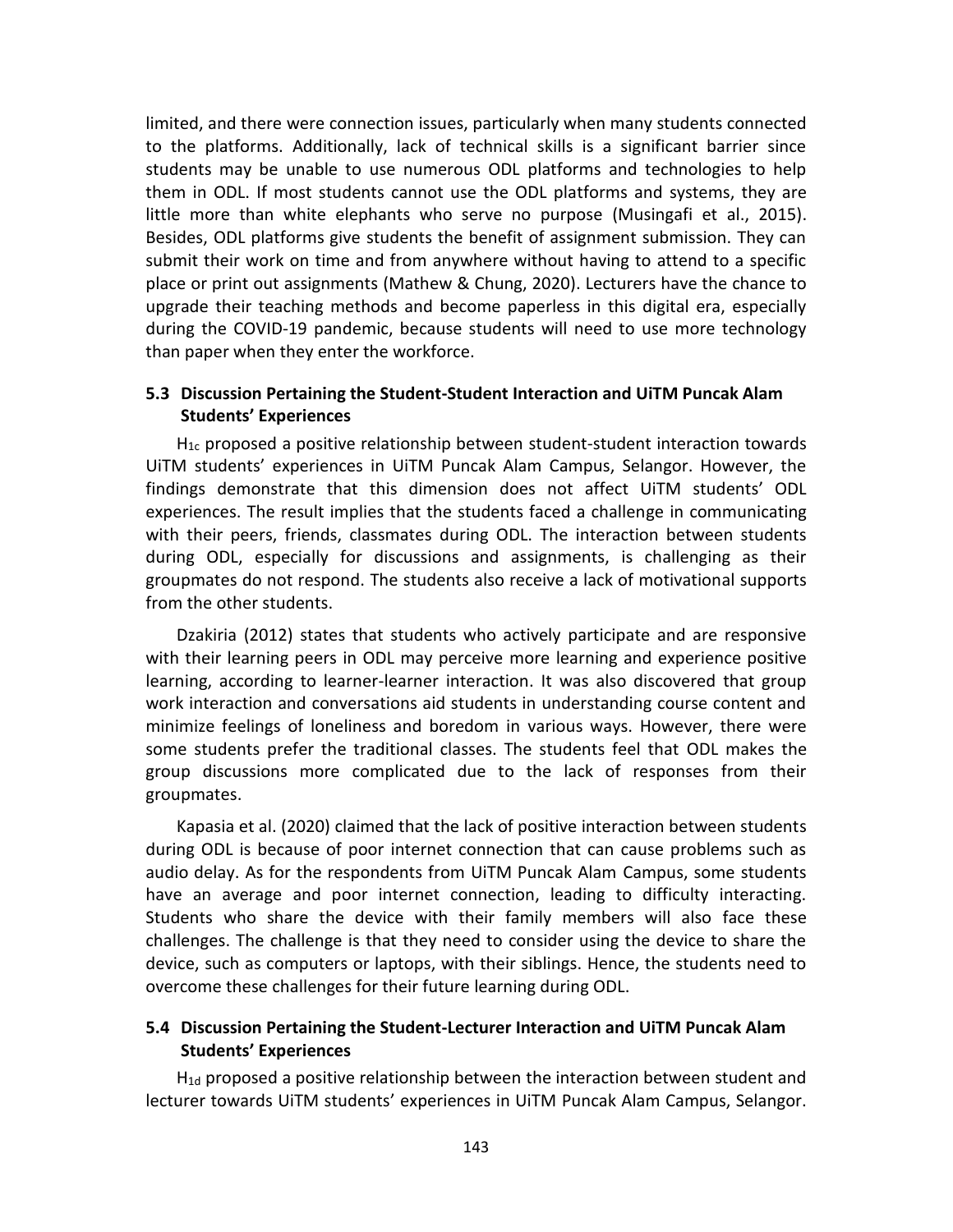Unfortunately, the findings of this study refute the hypothesis, demonstrating that this dimension does not affect UiTM Puncak Alam students' ODL experiences. The result implies that the students faced challenges communicating with their lecturers during the ODL. The interaction challenges between students and their lecturers come in various forms, such as a lack of feedback and support.

Feedback from the lecturer is important for students in completing their assignments. Giving students feedback is a crucial component of education since it is shown that it has a favourable impact on student academic performance (Burnett, 2002). Those students got appropriate feedback for their assignments and learning content to understand somewhat what they learned during ODL classes. Dzakiria (2012) states that students who receive immediate feedback and never have left unanswered questions about course content from their lecturer will perform better. Nevertheless, some students prefer more reassuring interaction from the lecturer, such as repeating a point or replying to a student's question, rather than merely comments on students' written work or email inquiries. In addition, Hara and Kling (2001) claimed that students suffer uncertainty, anxiety, and irritation due to a lack of immediate or precise feedback from their lecturers.

Most respondents feel it is difficult to interact with their lectures as they feel less connected. Rapanta et al. (2020) state that e-learning focuses more on interacting through materials such as videos, readings, and exercises. In contrast, face-to-face learning feels more connected as it focuses on in-person discussions and presentations. There are also cases involving two UiTM students who died over the weekend due to ruptured blood vessels. Both families claimed that their children had no underlying illnesses and suffered from terrible headaches because of their studies (Rozaidee, 2021). Due to this issue, the Academic Affairs of UiTM feel empathetic and executed the 'prihatin' initiative (*Perlaksanaan Tempoh Cuti Bertenang)*, which all the course activities and assessments such as test, quiz, assignment, and the final year project put on rest from  $16<sup>th</sup>$  to 21<sup>st</sup> July 2021 (Zain & Rahman, 2021).

# **5.5 Discussion Pertaining the Course Content and UiTM Puncak Alam Students' Experiences**

 $H_{1e}$  proposed a positive relationship between the Course Content towards UiTM students' experiences in UiTM Puncak Alam Campus, Selangor. The results derived show a significant relationship between course content, supporting  $H_{1e}$ .

ODL classes present two options of class administration: synchronous and asynchronous. The asynchronous method benefits students in general, considering external factors, likewise internet connection, time, and learning tempo. As classes have fully moved to ODL, teaching pedagogy implemented by lecturers should transform into a better fit for ODL. For instance, practical classes, namely cooking, serving, barista, and laboratory lessons should adapt to the ODL application. Lecturers may shoot a demonstration video or provide a clear and concise learning video on platforms (e.g., viz. YouTube, Facebook, and Instagram) for better syllabus delivery.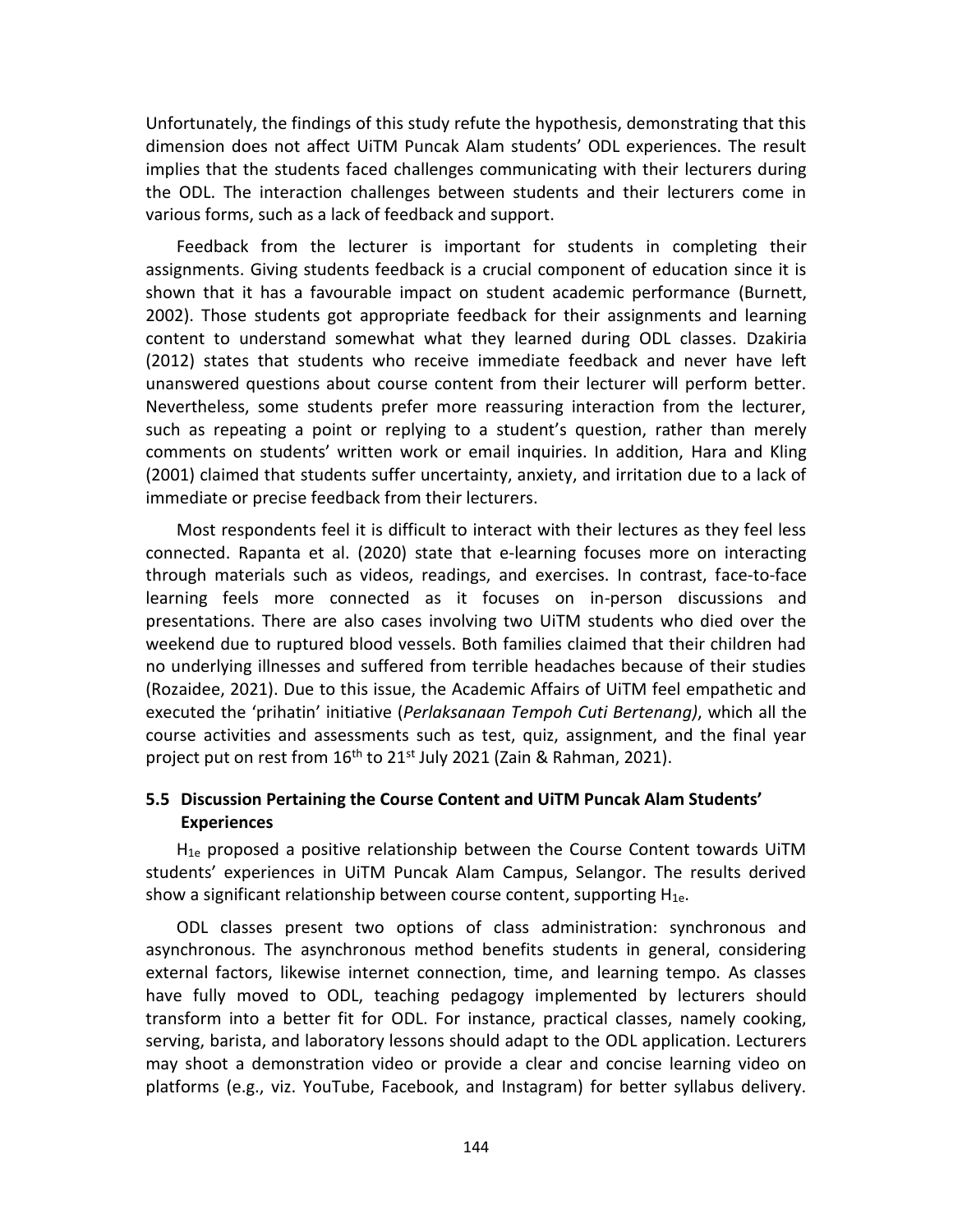For instance, the Faculty of Hotel & Tourism Management (FHTM) students require practical classes and theory lessons. Considering most respondents are from the FHTM, the significant relationship between Course Content and UiTM Puncak Alam Students' Experiences in ODL demonstrate that the lecturers have successfully transformed and delivered comprehensive course content to students.

Moreover, the asynchronous method offers flexibility and allows students to learn according to their pace, supporting the Ag-Ahmad (2020) study. Respondents of this study find pre-recorded videos convenient as they can watch the videos repeatedly for better comprehension, at a lower cost, internet coverage. Students in suburban and rural areas seemingly vouch for the significant relationship since they experienced poor internet connection to attend ODL.

Better knowledge is delivered through the Course Content and teaching pedagogy, supporting Muda and Yee (2019) study. Thus, students can comprehend the course content and excel in their semester, despite the pandemic situation.

## **5.6 Students' Experiences Discussion Pertaining ODL Service Quality Dimensions and UiTM Puncak Alam Students' Experiences**

H1 proposed a positive relationship between the ODL Dimensions and Students' Experiences of UiTM Puncak Alam Campus, Selangor. Many students are put off by the time commitment required to enrol in traditional learning. Some students view ODL classes as saving their time and energy, as they do not have to deal with heavy traffic and commute because they can study whenever and wherever they want, unlike traditional learning. Brooke (n.d.) mentions that e-learning provides a pleasant atmosphere to learn quickly and retain more information than traditional learning. Elearning allows students to download materials, complete the assessment and tests, and perform hands-on exercises independently.

Computer literacy is the knowledge and ability to effectively use computers and related technology, with a range of abilities encompassing several levels (Michael & Igenewari, 2018). Students should develop the confidence, skills, and discrimination necessary to appropriately adopt and utilize Information Communication Technology (ICT). Computer literacy skills will make the learning process of the students easy and lively as well as enable independent learning to the students. ODL platform is the best place for students to learn and enhance their applied technical skills as it will make them step outside their comfort zone and explore the world of digital learning. The ODL platforms give students optimal learning that would otherwise require much practice to master. The educational institutions in Malaysia must offer online counselling sessions to students stressed by the ODL platforms. Besides online counselling, public and private universities and colleges should offer free MOOC to allow students to master new skills during this period of movement constraints (Lim, 2020).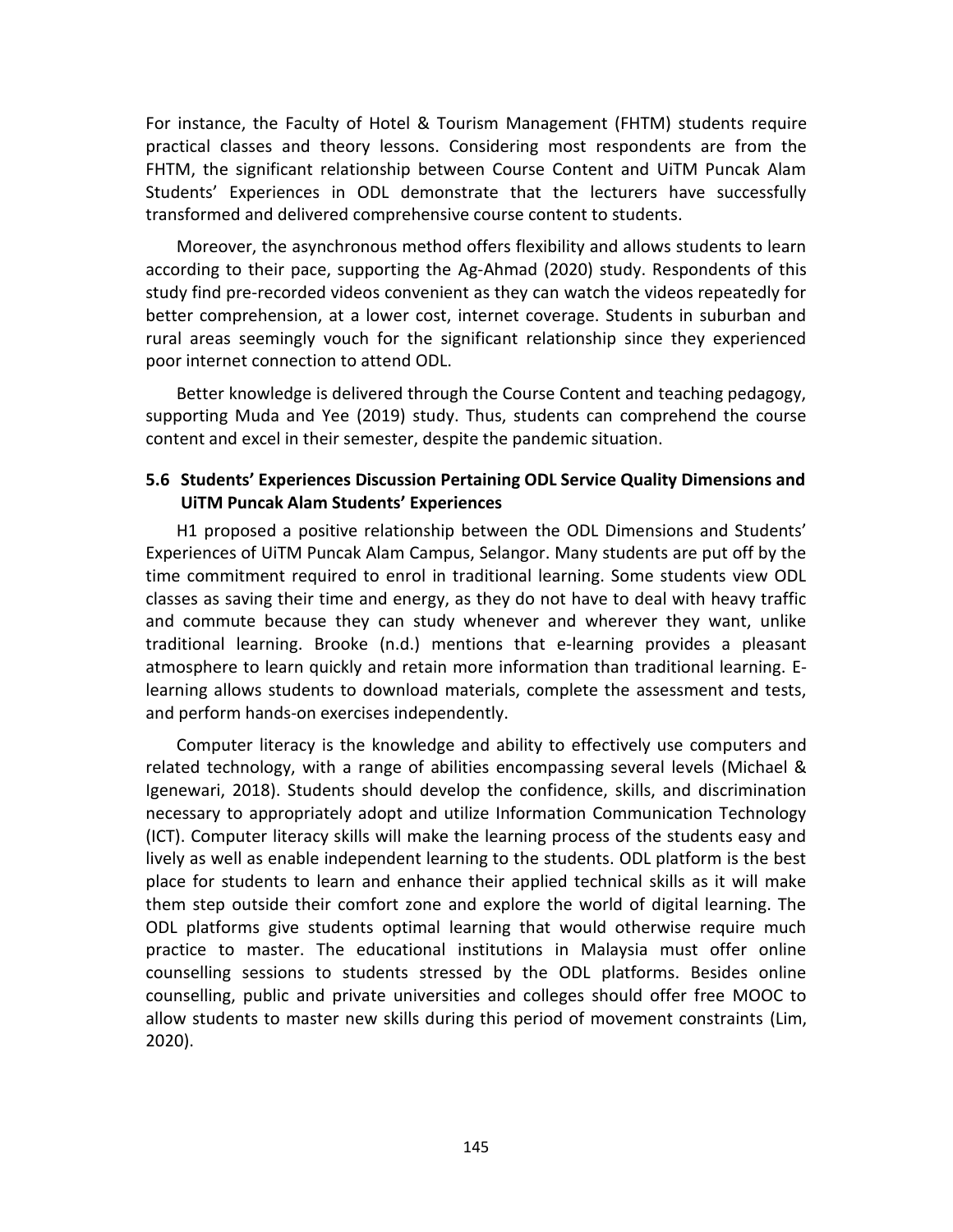#### **5.7 Conclusion**

In conclusion, this study has shown a partially significant relationship between ODL service quality dimensions (i.e., Learning Environment, Practicality of ODL Platform, Student-Student Interaction, Student-Lecturer Interaction, and Course Content) and UiTM Puncak Alam Campus, Selangor students' experiences. The result shows that only Course content positively correlates with the UiTM Puncak Alam Campus, Selangor students' experiences during the ODL classes.

The epidemic of COVID-19 has altered the world, including educational systems. The unprecedented COVID-19 pandemic has left everyone in the education system unprepared with countless concerns in coping with the syllabus and continuing the school lessons. Malaysian students have been affected by the MCO, and education systems have shifted totally from traditional classes to ODL classes. Although universities online systems are ready for such changes, full-time students were not perfectly ready for this situation as they are engaged in traditional classes more than online classes. Therefore, universities and existing and future full-time students should be prepared for life after the COVID-19 pandemic, as education has been severely impacted by teaching innovations that may reshape it in the future. As for future advancement of ICT may also upgrade the education system in ODL teaching methods.

Internet disruptions during ODL classes only allowed one-way communication with the lecturers. Respondents found it is difficult to hear a sustained and clear voice stream from the lecturers during ODL classes when they are having internet instability. Therefore, the setback that affected many students during this unprecedented COVID-19 outbreak was a poor internet connection. Furthermore, students discovered that their homes were not conducive to learning due to family and comfort issues distractions. Most students were not ready physically and mentally in ODL classes. They rely heavily on university accommodations, have basic internet connections, and meet up with peers to discuss assignments, rather than being isolated in an inhospitable environment to learn.

Additionally, the novel outcome from this study depicts those students who are struggling with unsatisfactory experiences in ODL classes. Nonetheless, students are also responsible for joint hands to rectify the issues faced as some of them come from the students' part. Therefore, this study will be benefited the students in the future as the educators may gain better insight into the students' experiences in ODL classes. Consequently, it enhances and bridges the gap of the ODL Service quality. As the Couse Content dimension exceptionally illustrates a significant relationship, other dimensions; Learning Environment, Practicality of ODL Platform, Student-Student Interaction, and Student-Lecturer Interaction, must be refined for a better ODL classes outcome. With that, educators are responsible for examining the effectiveness of elearning and the factors contributing as well.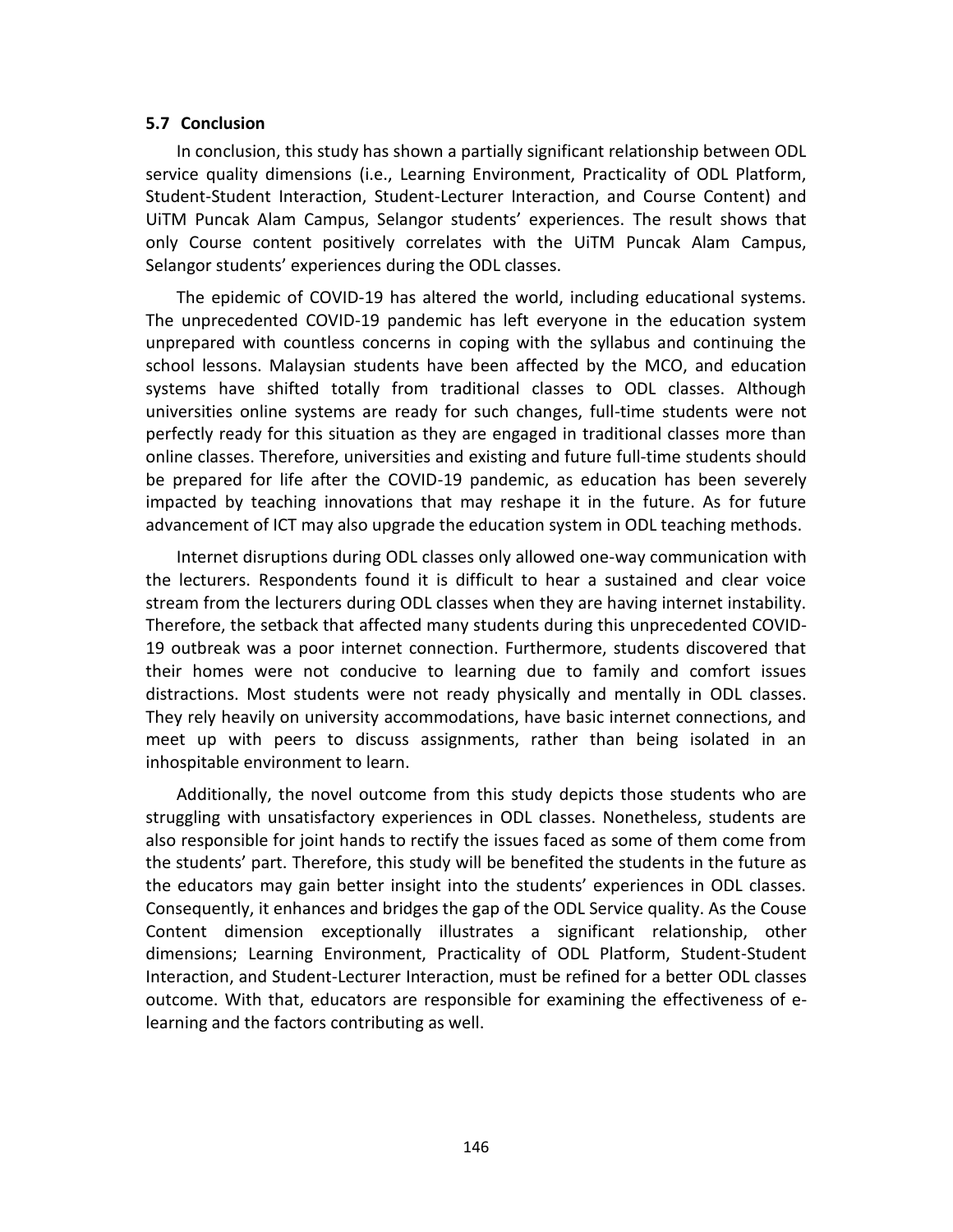## **5.8 Limitation of the Research and Direction for Future Study**

There are few constraints during the study's development. This study has examined the relationships between ODL service quality dimensions and UiTM Puncak Alam Campus Selangor students' experiences. The sample size is one of the constraints in the study as the study only obtained responses from UiTM Puncak Alam Campus Selangor students. Therefore, expanding the sample size to other UiTM campuses or institutions outside the UiTM for better generalization. Moreover, the study may only distribute questionnaires in Google Forms through WhatsApp, Telegram, and Instagram as it is the only platform that could reach the respondents during the COVID-19 pandemic.

This paper identified five relevant ODL service quality dimensions (i.e., the Learning Environment, the Practicality of the ODL Platform, Student-Student Interaction, Student-Lecturer Interaction, and Course Content) to understand the students' experiences ODL classes. However, they could more relevantly dimensions (e.g., the productivity of learning from home and skill development) that researchers could include in the future when measuring ODL service quality dimensions and the student experiences.

Additionally, the proposed models can be replicated for future studies on students' experiences. Future studies could enhance the model by adding other constructs like financial capability and continuance intention to study to interpret students' learning experiences during ODL.

In other respect, the methodology of this paper could be improved, such as conducting interview sessions with the students participating in ODL to gain more important responses regarding ODL rather than collecting data through a questionnaire with an open-ended answer. In the future study, the data collection can adopt longitudinal; the data can be collected two times before the ODL class begins and the second time collected once the semester ends.

# **6 About the author**

Nur 'Aliah Kamarul Azlan, Rafael Amirul Azman, and Wan Nur Athirah Wan Mohd Azman are alumni from the Department of Hotel Management of FHTM, UiTM Puncak Alam Campus, Selangor. Their primary research interests include the Hospitality Industry and Service Management.

Zurinawati Mohi @ Mohyi, as the corresponding author, is an Assoc. Prof Dr at FHTM, UiTM, Puncak Alam campus. She has been in service with UiTM since 1998. Her research interest areas include Hospitality Industry, Service Management, Consumer Behavior, Food Service Industry, Service Marketing. The rest of the authors are students of the Faculty of Hotel and Tourism Management.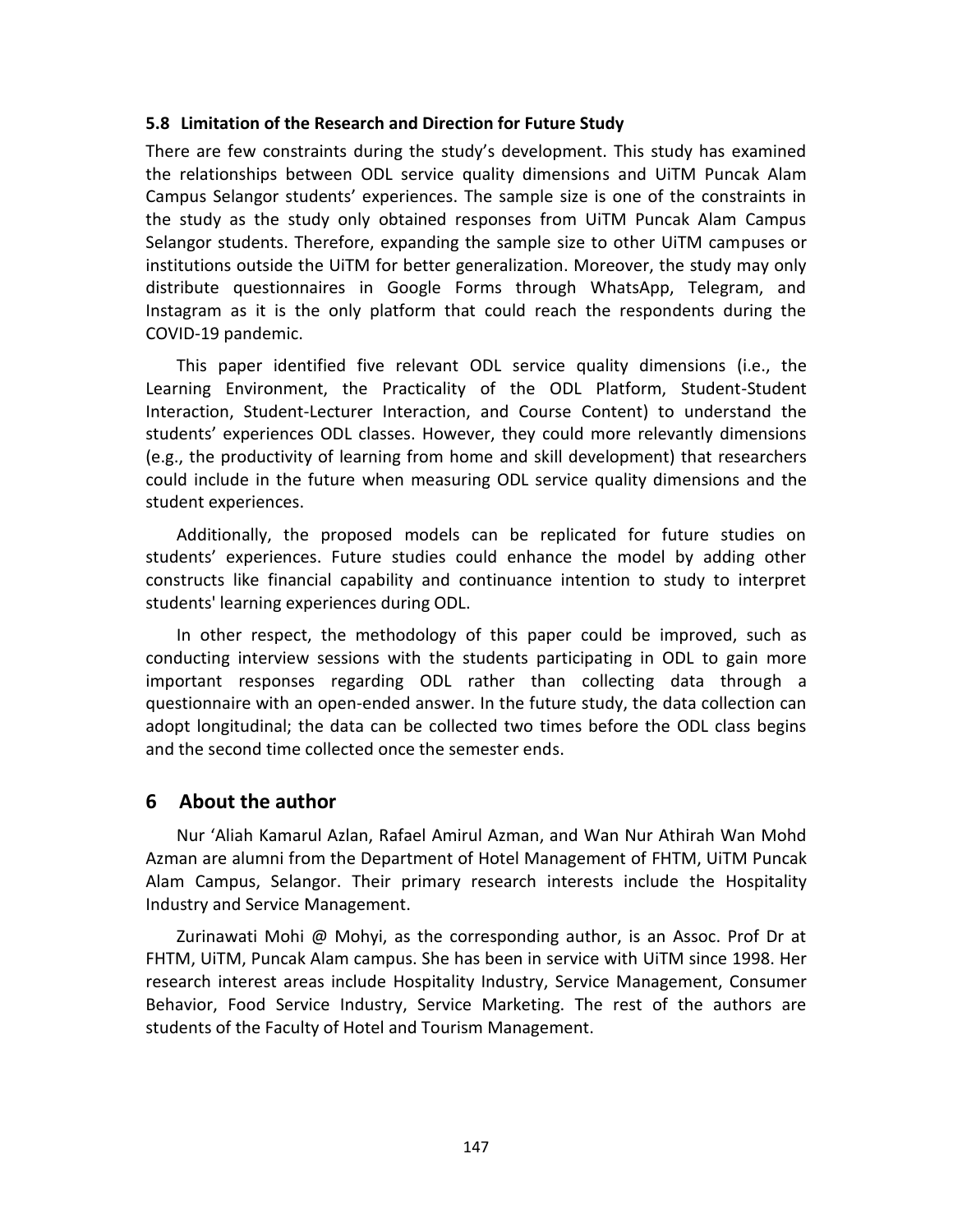# **7 References**

- Abbasi, S., Ayoob, T., Malik, A., & Memon, S. I. (2020). Perceptions of students regarding elearning during Covid-19 at a private medical college. *Pakistan Journal of Medical Sciences*, *36*(COVID19-S4), S57[. https://doi.org/10.12669/pjms.36.COVID19-S4.2766](https://doi.org/10.12669/pjms.36.COVID19-S4.2766)
- Aboagye, E., Yawson, J. A., & Appiah, K. N. (2021). COVID-19 and e-learning: The challenges of students in tertiary institutions. *Social Education Research*, 1-8. <https://doi.org/10.37256/ser.212021422>
- Ag-Ahmad, N. (2020). Open and distance learning (ODL): Preferences, issues and challenges amidst Covid-19 pandemic. *Journal of Creative Practices in Language Learning and Teaching (CPLT)*, *8*(2).<https://cplt.uitm.edu.my/v1/images/v8n2/Article1.pdf>
- Allam, S. N. S., Hassan, M. S., Sultan, R., Mohideen, A. F. R., & Kamal, R. M. (2020). Online distance learning readiness during Covid-19 outbreak among undergraduate students. *Journal of Academic Research in Business and Social Sciences*, *10*(5), 642-657. <https://doi.org/10.6007/IJARBSS/v10-i5/7236>
- Ameritech College of Healthcare. (2015). *10 Tips for Creating Your Ideal Study Space*. Retrieved 22 August 2021 from [https://www.ameritech.edu/blog/tips-make-environment-best](https://www.ameritech.edu/blog/tips-make-environment-best-study-space/)[study-space/](https://www.ameritech.edu/blog/tips-make-environment-best-study-space/)
- Ananga, P., & Biney, I. K. (2017). Comparing face-to-face and online teaching and learning in higher education[. http://dx.doi.org/10.52634/mier/2017/v7/i2/1415](http://dx.doi.org/10.52634/mier/2017/v7/i2/1415)
- Asirvatham, D., Kaur, A., & Abas, Z. W. (2006). *Country report: e-learning in Malaysia*.
- Bali, S., & Liu, M. (2018). Students' perceptions toward online learning and face-to-face learning courses. *Journal of Physics: Conference Series*, *1108*(1), 1-7. <https://doi.org/10.1088/1742-6596/1108/1/012094>
- Balqis. (2021, January 24). [@nolongerskek] You see, why online class and studying at home is not for me, is because I'm the type to study [Tweet]. In: Twitter. [https://twitter.com/nolongerskek/status/1353353057027776513?s=20.](https://twitter.com/nolongerskek/status/1353353057027776513?s=20)
- Bernama. (2020, 9 October). Malaysia entering 3rd wave of Covid-19 pandemic. *News Strait Times*. [https://www.nst.com.my/news/nation/2020/10/630761/health-dg-malaysia](https://www.nst.com.my/news/nation/2020/10/630761/health-dg-malaysia-entering-3rd-wave%20covid-19-pandemic)[entering-3rd-wave%20covid-19-pandemic](https://www.nst.com.my/news/nation/2020/10/630761/health-dg-malaysia-entering-3rd-wave%20covid-19-pandemic)
- Bernama.com. (2020, 7 October). CMCO: Schools closure the right move to curb COVID-19. *Bernama.com*. [https://www.bernama.com/en/general/news\\_covid-](https://www.bernama.com/en/general/news_covid-19.php?id=1887204)[19.php?id=1887204](https://www.bernama.com/en/general/news_covid-19.php?id=1887204)
- Bhuasiri, W., Xaymoungkhoun, O., Zo, H., Rho, J. J., & Ciganek, A. P. (2012). Critical success factors for e-learning in developing countries: A comparative analysis between ICT experts and faculty. *Computers and Education*, *58*(2), 843-855. <https://doi.org/10.1016/j.compedu.2011.10.010>
- Bijeesh, N. A. (n.d.). *Advantages and disadvantages of distance learning*. India Education. [https://www.indiaeducation.net/online-education/articles/advantages-and](https://www.indiaeducation.net/online-education/articles/advantages-and-disadvantages-of-distance-learning.html)[disadvantages-of-distance-learning.html](https://www.indiaeducation.net/online-education/articles/advantages-and-disadvantages-of-distance-learning.html)
- Brazelton, T. B., & Greenspan, S. I. (2000). *The irreducible needs of children: What every child must have to grow, learn, and flourish?* Perseus Book Group Customer Service. <https://eric.ed.gov/?id=ED446878>
- Brooke, L. (n.d.). *How is e-Learning better than traditional learning?* Gordon Tredgold. Retrieved 22 June from [https://gordontredgold.com/how-is-e-learning-better-than](https://gordontredgold.com/how-is-e-learning-better-than-traditional-learning/)[traditional-learning/](https://gordontredgold.com/how-is-e-learning-better-than-traditional-learning/)
- Bruce, B., & Hansson, K. (2011). Promoting peer interaction. *Autism Spectrum Disorders-From Genes to Environment*, *23*, 313-328.<https://doi.org/10.5772/20034>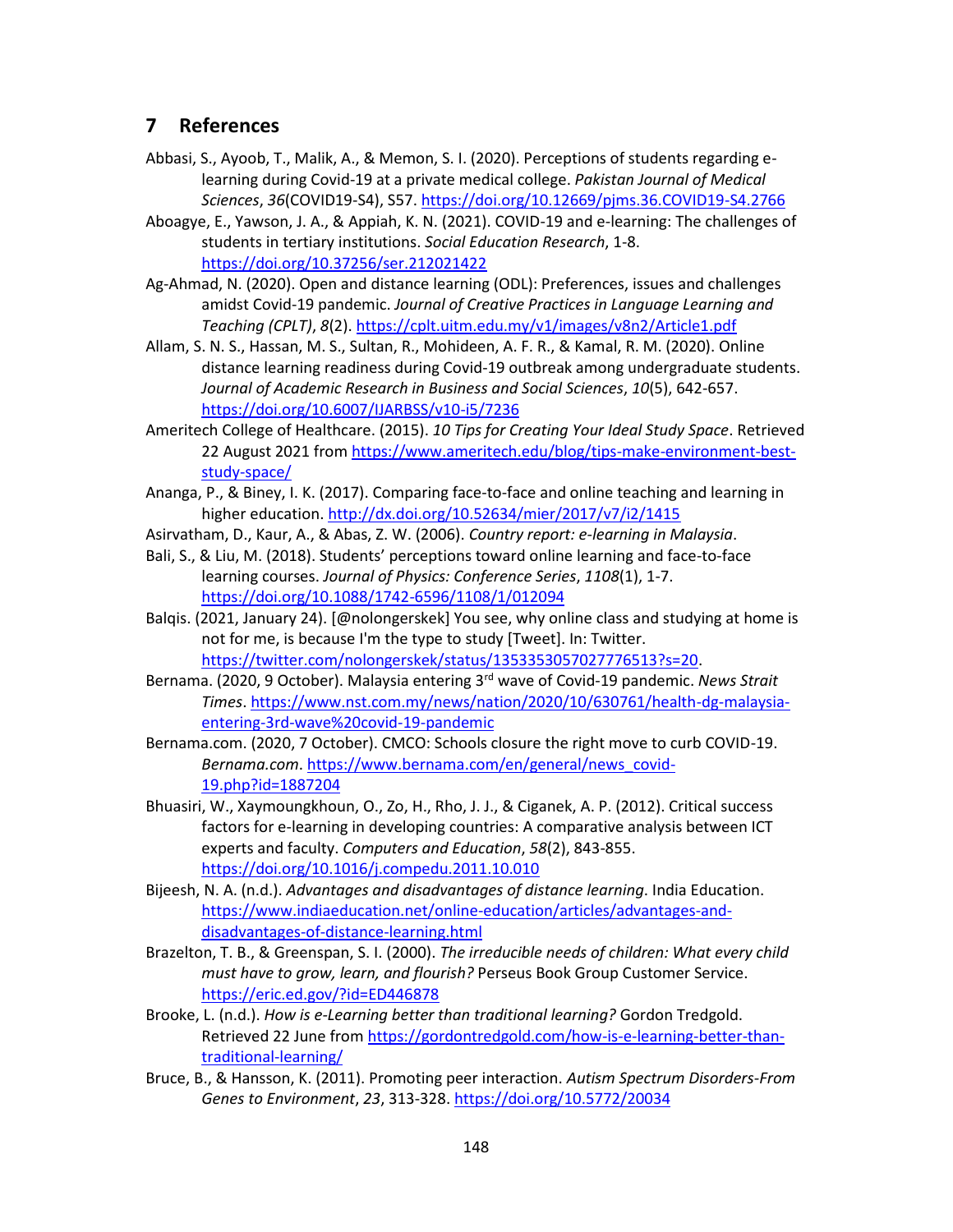- Burnett, P. C. (2002). Teacher praise and feedback and students' perceptions of the classroom environment. *Educational psychology*, *22*(1), 5-16. <https://doi.org/10.1080/01443410120101215>
- Cambridge Dictionary. (n.d.). *Education: In Cambridge Advanced Learner's Dictionary & Thesaurus* <https://dictionary.cambridge.org/dictionary/english/education>
- Cennimo, D. J. (2021, May 14, 2021). *What is COVID-19?* Medscape. Retrieved 20 June 2021 from<https://www.medscape.com/answers/2500114-197401/what-is-covid-19>
- Chatterjee, M., Saha, S., & Jha, M. (2020). *Transitioning classes into electronic gadgets: Life of students in lockdown*. DownToEarth. [https://www.downtoearth.org.in/blog/health/transitioning-classes-into-electronic](https://www.downtoearth.org.in/blog/health/transitioning-classes-into-electronic-gadgets-life-of-students-in-lockdown-72962)[gadgets-life-of-students-in-lockdown-72962](https://www.downtoearth.org.in/blog/health/transitioning-classes-into-electronic-gadgets-life-of-students-in-lockdown-72962)
- Chen, T., Peng, L., Yin, X., Rong, J., Yang, J., & Cong, G. (2020). Analysis of user satisfaction with online education platforms in China during the COVID-19 pandemic. *Healthcare*, *8*(200), 1-26.<https://doi.org/10.3390/healthcare8030200>
- Chizmar, J. F., & Walbert, M. S. (1999). Web-based learning environments guided by principles of good teaching practice. *The Journal of Economic Education*, *30*(3), 248-259. <https://doi.org/10.1080/00220489909595985>
- Chonghui, L. (2020, 05 April). Burnout among students on the rise. *The Star*  <https://www.thestar.com.my/news/education/2020/04/05/burnout-amo05>
- Chung, E., Subramaniam, G., & Dass, L. C. (2020). Online learning readiness among university students in Malaysia amidst COVID-19. *Asian Journal of University Education*, *16*(2), 46-58[. https://eric.ed.gov/?id=EJ1267359](https://eric.ed.gov/?id=EJ1267359)
- Clover, I. (2017). *Advantages and disadvantages of eLearning*. eLearning Industry. Retrieved 12 August, 2020 from [https://elearningindustry.com/advantages-anddisadvantages-of](https://elearningindustry.com/advantages-anddisadvantages-of-elearning)[elearning](https://elearningindustry.com/advantages-anddisadvantages-of-elearning)
- Cooper, N. (2018). *Does Your Home Environment Affect Your Ability to Learn?* NCC Home Learning. Retrieved April 13 from [https://www.ncchomelearning.co.uk/blog/does](https://www.ncchomelearning.co.uk/blog/does-your-home-environment-affect-your-ability-to-learn/)[your-home-environment-affect-your-ability-to-learn/](https://www.ncchomelearning.co.uk/blog/does-your-home-environment-affect-your-ability-to-learn/)
- Dzakiria, H. (2012). Illuminating the importance of learning interaction to open distance learning (ODL) success: A qualitative perspectives of adult learners in Perlis, Malaysia. *European Journal of Open, Distance and E-learning*. <https://eric.ed.gov/?id=EJ992489>
- Dzakiria, H., & Christopher, A. A. (2010). *Interaction issues in Malaysia open distance learning (ODL)* Commonwealth of Learning. Learning for Sustainable Development, Pan-Commonwealth Forum 6 (PCF6), 2010.<http://hdl.handle.net/11599/2131>
- Dzakiria, H., Idrus, R. M., & Atan, H. (2005). Interaction in open distance learning: Research issues in Malaysia. *Malaysian Journal of Distance Education*, *7*(2), 63-77. [http://mjde.usm.my/vol7\\_2\\_2005/mjde7\\_2\\_5.pdf](http://mjde.usm.my/vol7_2_2005/mjde7_2_5.pdf)
- Dzakiria, H., Kasim, A., Mohamed, A. H., & Christopher, A. A. (2013). Effective learning interaction as a prerequisite to successful open distance learning (ODL): A case study of learners in the northern state of Kedah and Perlis, Malaysia. *Turkish Online Journal of Distance Education*, *14*(1), 111-125.

<https://dergipark.org.tr/en/pub/tojde/issue/16895/176018>

Dzakiria, H., & Walker, R. (2003). Understanding the culturally diverse Malaysian distance learners: Does culture has a role and an effect on learning and practice in distance education. *Malaysian Journal of Distance Education*, *5*(1), 95-107. <http://repo.uum.edu.my/id/eprint/19866>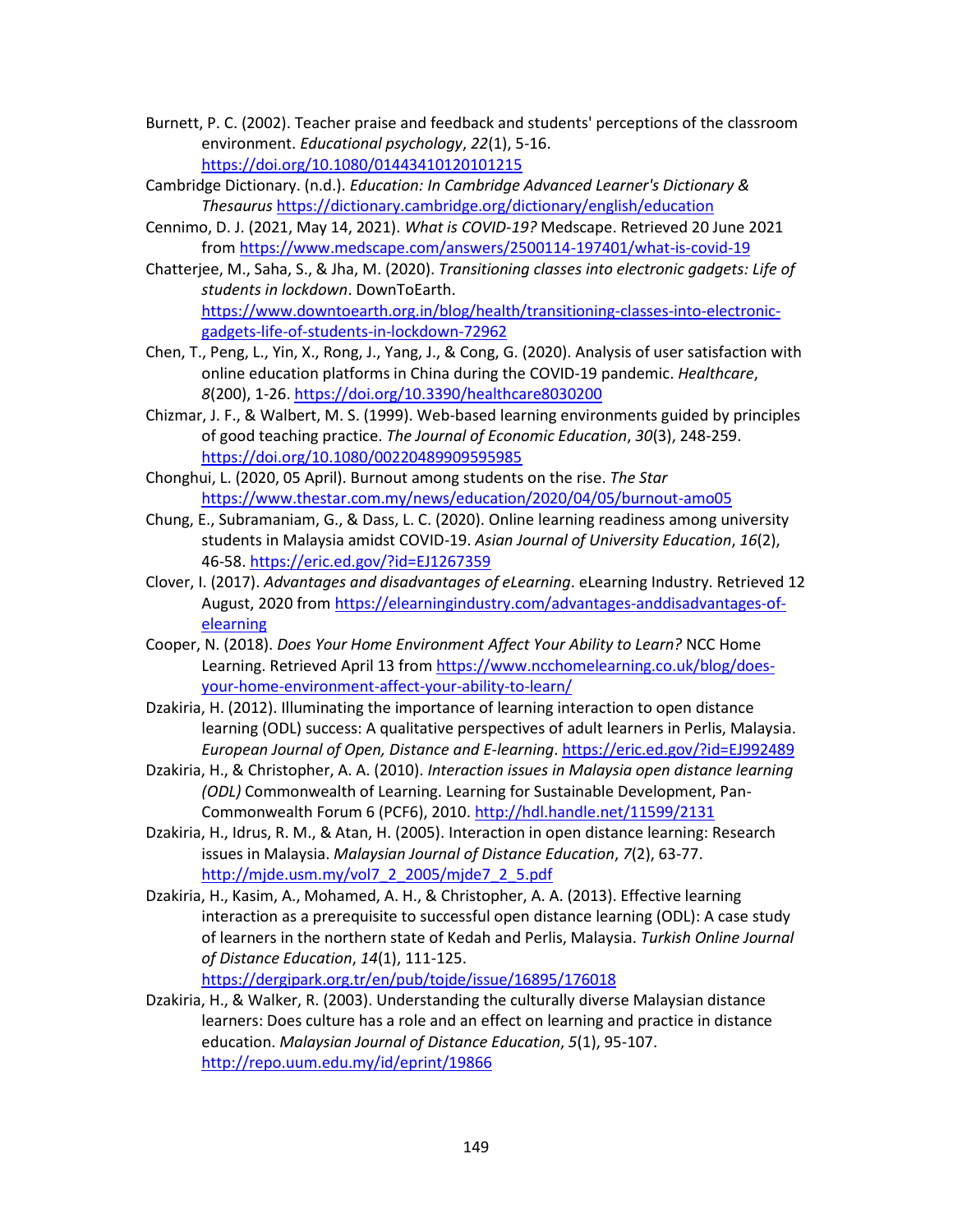- Dziuban, C., Moskal, P., Thompson, J., Kramer, L., DeCantis, G., & Hermsdorfer, A. (2015). Student satisfaction with online learning: Is it a psychological contract? *Online Learning*, *19*(2).<https://files.eric.ed.gov/fulltext/EJ1062943.pdf>
- EdGlossary. (2013, 29 August 2013). *Learning environment*. Retrieved 25 January 2021 from <https://www.edglossary.org/learning-environment/>
- Educations.com. (2020). *Online learning - What is it and how does it work?* Retrieved 15 July 2021 fro[m https://www.educations.com/study-guides/study-online/](https://www.educations.com/study-guides/study-online/)
- Elmer, T., Mepham, K., & Stadtfeld, C. (2020). Students under lockdown: Comparisons of students' social networks and mental health before and during the COVID-19 crisis in Switzerland. *Plos one*, *15*(7), 5.279.271-275.279.210. <https://doi.org/10.1371/journal.pone.0236337>
- Embibe. (2021). *10 online learning challenges and how to overcome these problems*. Retrieved 27 April 2021 from [https://www.embibe.com/exams/online-learning-challenges-and](https://www.embibe.com/exams/online-learning-challenges-and-solutions/)[solutions/](https://www.embibe.com/exams/online-learning-challenges-and-solutions/)
- Endut, A., Isa, P. M., Aziz, S. R. A., Jono, M. N. H. H., & Aziz, A. A. (2012). e-Learning for Universiti Teknologi MARA Malaysia (UiTM): Campus wide implementation and accomplishments. *Procedia-Social and Behavioral Sciences*, *67*, 26-35. <https://doi.org/10.1016/j.sbspro.2012.11.304>
- Englehart, J. M. (2009). Teacher–student interaction. In *International handbook of research on teachers and teaching* (pp. 711-722). Springer. [https://doi.org/10.1007/978-0-387-](https://doi.org/10.1007/978-0-387-73317-3_44) [73317-3\\_44](https://doi.org/10.1007/978-0-387-73317-3_44)
- Friedman, J. (2020). *Tackle challenges of online classes due to COVID-19*. US News. [https://www.usnews.com/education/best-colleges/articles/how-to-overcome](https://www.usnews.com/education/best-colleges/articles/how-to-overcome-challenges-of-online-classes-due-to-coronavirus)[challenges-of-online-classes-due-to-coronavirus](https://www.usnews.com/education/best-colleges/articles/how-to-overcome-challenges-of-online-classes-due-to-coronavirus)
- Goi, C., & Ng, P. Y. (2008). E-learning in Malaysia: Success factors in implementing e-learning program. *International Journal of Teaching and Learning in Higher Education*, *20*(2). [http://library.oum.edu.my/oumlib/sites/default/files/file\\_attachments/odl](http://library.oum.edu.my/oumlib/sites/default/files/file_attachments/odl-resources/4321/elearning-malaysia.pdf)[resources/4321/elearning-malaysia.pdf](http://library.oum.edu.my/oumlib/sites/default/files/file_attachments/odl-resources/4321/elearning-malaysia.pdf)
- Hair, J. F. J., Black, W. C., Babin, B. J., & Anderson, R. E. (2010). *Multivariate Data Analysis: A Global Perspective* (7th ed.). Pearson Education.
- Hara, N., & Kling, R. (2001). Student distress in web-based distance education. *Educause Quarterly*, *24*(3), 68-69.<https://doi.org/10.1080/13691180010002297>
- Hashim, R., Ahmad, H., & Ahmad, N. A. (2010). *Measuring andragogy: A case of e-PJJ students at InED, UiTM* 2010 International Conference on Science and Social Research (CSSR 2010), 5-7 December 2010, Kuala Lumpur.

<https://ieeexplore.ieee.org/document/5773753/authors#authors>

Hashim, S. (2021, January 22). [@sobabest] Yeap. My performance went downhill since ODL. Different people different situation. I can't imagine my next semester if it's still ODL [Tweet]. In: Twitter.

[https://twitter.com/sobabest/status/1352486674459107329?s=20.](https://twitter.com/sobabest/status/1352486674459107329?s=20)

- Hassan, H. (2020, 17 March). Malaysia bans travel abroad, shuts schools and businesses over coronavirus spread; lockdown till March 31. *Straits Times*. [https://www.straitstimes.com/asia/se-asia/malaysia-to-impose-lockdown-from](https://www.straitstimes.com/asia/se-asia/malaysia-to-impose-lockdown-from-wednesday-to-march-31)[wednesday-to-march-31](https://www.straitstimes.com/asia/se-asia/malaysia-to-impose-lockdown-from-wednesday-to-march-31)
- Headspace. (n.d.). *Face to face vs. online learning*. Retrieved 15 December 2020 from <https://headspace.org.au/young-people/face-to-face-vs-online-learning/>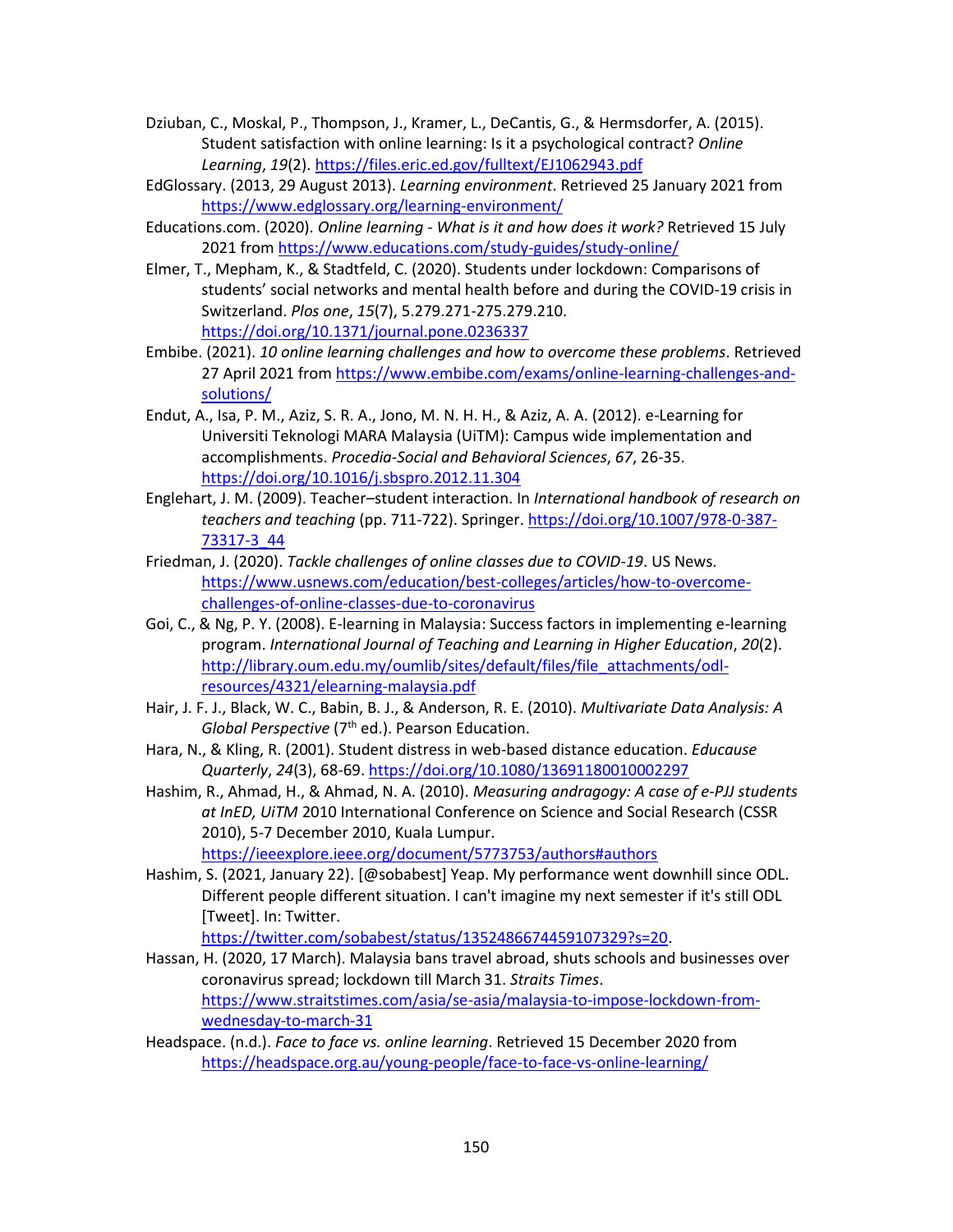- Holslin, P. (2021). *This is why your internet slows down at night*. Highspeedinternet. [https://www.highspeedinternet.com/resources/why-does-my-internet-slow-down-at](https://www.highspeedinternet.com/resources/why-does-my-internet-slow-down-at-night)[night](https://www.highspeedinternet.com/resources/why-does-my-internet-slow-down-at-night)
- Hornbæk, K., & Oulasvirta, A. (2017). *What is interaction?* Conference on Human Factors in Computing Systems, 6-11 May 2017, Denver, US. <https://dl.acm.org/doi/abs/10.1145/3025453.3025765>
- IGIGlobal. (n.d.). *What is e-learning platform?* Retrieved 28 February 2021 from <https://www.igi-global.com/dictionary/e-learning-platform/8801>
- Ilias, A., Baidi, N., Ghani, E. K., & Razali, F. M. (2020). Issues on the Use of Online Learning: An Exploratory Study Among University Students During the COVID-19 Pandemic. *Universal Journal of Educational Research*, *8*(11), 5092-5105. <https://doi.org/10.13189/ujer.2020.081109>
- ION Professional ELearning Programs. (n.d.). *Strengths and weaknesses of online learning*. University of Illinois Springfield. Retrieved 24 May 2021 from [https://www.uis.edu/ion/resources/tutorials/online-education-overview/strengths](https://www.uis.edu/ion/resources/tutorials/online-education-overview/strengths-and-weaknesses/)[and-weaknesses/](https://www.uis.edu/ion/resources/tutorials/online-education-overview/strengths-and-weaknesses/)
- Ismail, N., Mazlina, N., Wafa, S., Syed, W., Wafa, S., & Thompson, J. (2020). Online learning challenges during pandemic COVID-19 in Malaysian higher learning institution. *Universal Journal of Educational Research*, *8*(12), 7151-7159. <https://www.hrpub.org/download/20201130/UJER82-19591512.pdf>
- Johnson, D. W. (1981). Student-student interaction: The neglected variable in education. *Educational Researcher*, *10*(1), 5-10[. https://doi.org/10.3102%2F0013189X010001005](https://doi.org/10.3102%2F0013189X010001005)
- Kadar, R., Johan, E. J., & Bakar, M. S. A. (2020). e-Content development and delivery for virtual classroom. *Creative and Innovative Teaching Practices During Covid-19 Movement Control Order*, *1*, 59-65[. https://appspenang.uitm.edu.my/buletin%20jskm/2020-](https://appspenang.uitm.edu.my/buletin%20jskm/2020-2/TeachingCreativityAndInnovationDuringMCO-Covid-19_Volume1_Sep2020.pdf#page=64) [2/TeachingCreativityAndInnovationDuringMCO-Covid-](https://appspenang.uitm.edu.my/buletin%20jskm/2020-2/TeachingCreativityAndInnovationDuringMCO-Covid-19_Volume1_Sep2020.pdf#page=64)[19\\_Volume1\\_Sep2020.pdf#page=64](https://appspenang.uitm.edu.my/buletin%20jskm/2020-2/TeachingCreativityAndInnovationDuringMCO-Covid-19_Volume1_Sep2020.pdf#page=64)
- Kapasia, N., Paul, P., Roy, A., Saha, J., Zaveri, A., Mallick, R., . . . Chouhan, P. (2020). Impact of lockdown on learning status of undergraduate and postgraduate students during COVID-19 pandemic in West Bengal, India. *Children and Youth Services Review*, *116*, 105194.<https://doi.org/10.1016/j.childyouth.2020.105194>
- Karim, M. A. (2020, 22 April). UiTM moves to online learning mode. *New Straits Times*. [https://www.nst.com.my/education/2020/04/586565/uitm-moves-online-learning](https://www.nst.com.my/education/2020/04/586565/uitm-moves-online-learning-mode)[mode](https://www.nst.com.my/education/2020/04/586565/uitm-moves-online-learning-mode)
- Kelly, A., Garber-Pearson, R., & Vanini, S. (2020). *Why choose asynchronous?* University of Washington[. https://teachingremotely.washington.edu/2020/08/25/why-choose](https://teachingremotely.washington.edu/2020/08/25/why-choose-asynchronous/)[asynchronous/](https://teachingremotely.washington.edu/2020/08/25/why-choose-asynchronous/)
- Kilburn, A., Kilburn, B., & Cates, T. (2014). Drivers of student retention: System availability, privacy, value and loyalty in online higher education. *Academy of Educational Leadership Journal*, *18*(4), 1-14. [https://www.proquest.com/openview/3faa650708d7537d760537ade19a57e0/1?pq](https://www.proquest.com/openview/3faa650708d7537d760537ade19a57e0/1?pq-origsite=gscholar&cbl=38741)[origsite=gscholar&cbl=38741](https://www.proquest.com/openview/3faa650708d7537d760537ade19a57e0/1?pq-origsite=gscholar&cbl=38741)
- Krishnamurthi, M. (2000). *Enhancing student-teacher interactions in internet-based courses.* 2000 Annual Conference, St. Louis, Missouri, 18-21 June 2000. [https://www.semanticscholar.org/paper/Enhancing-student-teacher-interactions-in](https://www.semanticscholar.org/paper/Enhancing-student-teacher-interactions-in-courses-Krishnamurthi/4e7a56667fb7ed625b540b4d79ce1d4ccc929cc6)[courses-Krishnamurthi/4e7a56667fb7ed625b540b4d79ce1d4ccc929cc6](https://www.semanticscholar.org/paper/Enhancing-student-teacher-interactions-in-courses-Krishnamurthi/4e7a56667fb7ed625b540b4d79ce1d4ccc929cc6)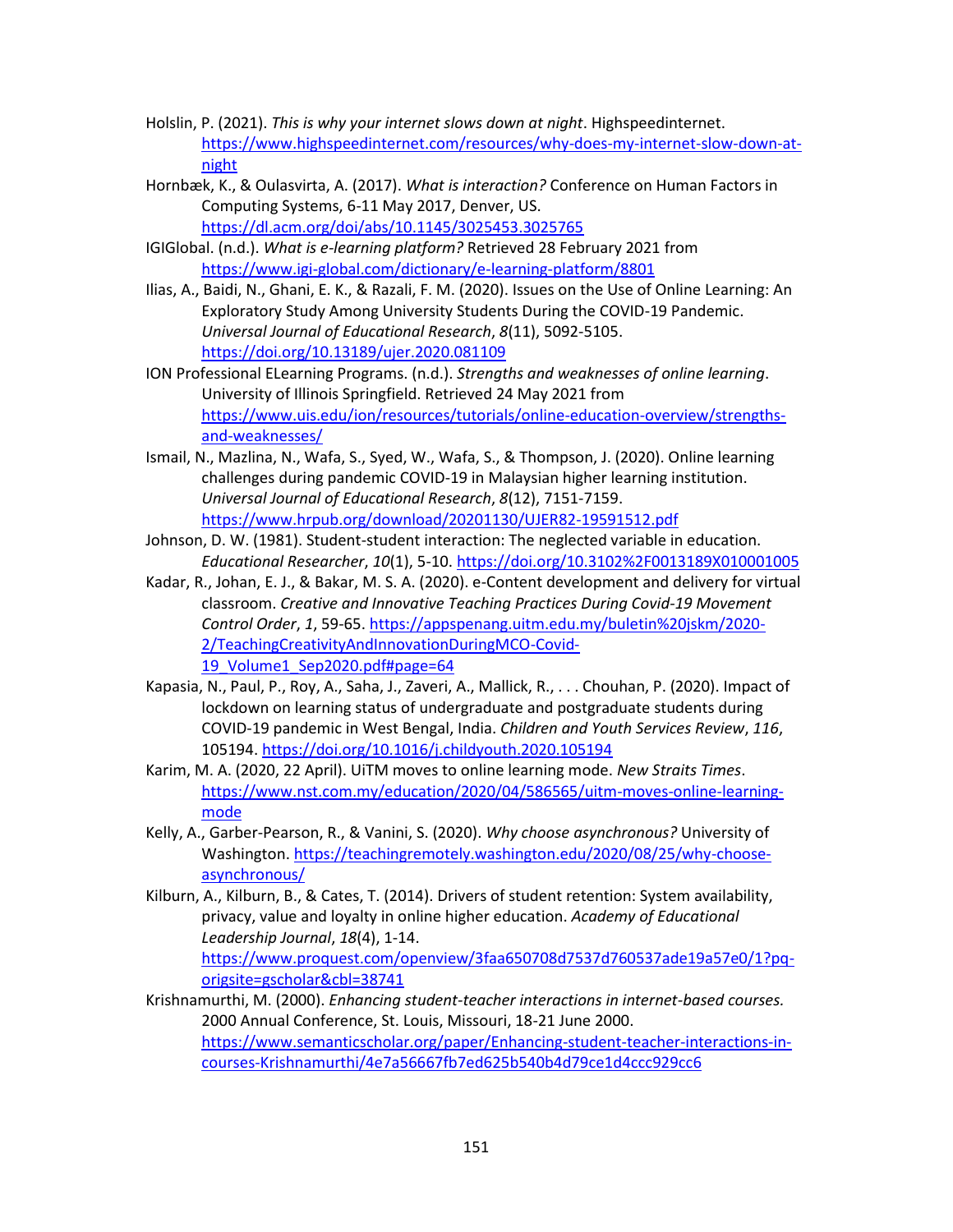- Kwaske, I., & McLennan, K. (n.d.). *Why social interaction is important in online learning?* Tulane University[. https://sopa.tulane.edu/blog/why-social-interaction-important](https://sopa.tulane.edu/blog/why-social-interaction-important-online-learning)[online-learning](https://sopa.tulane.edu/blog/why-social-interaction-important-online-learning)
- Latiff, L. A., Aziz, A. A., Ismail, A., & Mokhsin, M. (2019). InSIDE: A model for interactive and immersive synchronous media in MOOC courses. *Indonesian Journal of Electrical Engineering and Computer Science*, *16*(1), 456-464. <https://doi.org/10.11591/ijeecs.v16.i1.pp456-464>
- Lee, S. (2020, 14 April 2020). *Poor Internet connections, no computers hinder online learning in Sabah*. TheStar. Retrieved 23 June 2021 from [https://www.thestar.com.my/news/nation/2020/04/14/poor-internet-connections](https://www.thestar.com.my/news/nation/2020/04/14/poor-internet-connections-no-computers-hinder-online-learning-in-sabah)[no-computers-hinder-online-learning-in-sabah](https://www.thestar.com.my/news/nation/2020/04/14/poor-internet-connections-no-computers-hinder-online-learning-in-sabah)
- Li, C., & Lalani, F. (2020). *The COVID-19 pandemic has changed education forever. This is how*. World Economic Forum. Retrieved 25 January 2021 from [https://www.weforum.org/agenda/2020/04/coronavirus-education-global-covid19](https://www.weforum.org/agenda/2020/04/coronavirus-education-global-covid19-online-digital-learning/) [online-digital-learning/](https://www.weforum.org/agenda/2020/04/coronavirus-education-global-covid19-online-digital-learning/)
- Lim, I. (2020, 30 May). Reality for Malaysia's university students: Online learning challenges, stress, workload; possible solutions for fully digital future until Dec. *Malay Mail*. [https://www.malaymail.com/news/malaysia/2020/05/30/reality-for-malaysias](https://www.malaymail.com/news/malaysia/2020/05/30/reality-for-malaysias-university-students-online-learning-challenges-stress/1870717)[university-students-online-learning-challenges-stress/1870717](https://www.malaymail.com/news/malaysia/2020/05/30/reality-for-malaysias-university-students-online-learning-challenges-stress/1870717)
- Lindblom-Ylänne, S., Pihlajamäki, H., & Kotkas, T. (2003). What makes a student group successful? Student-student and student-teacher interaction in a problem-based learning environment. *Learning environments research*, *6*(1), 59-76. <https://doi.org/10.1023/A:1022963826128>
- Maktab Adabi Maharani Online. (n.d.). *MAM Online*. Retrieved 12 April from <https://maktabadabi.com/>
- Mathew, V. N., & Chung, E. (2020). University students' perspectives on open and distance learning (ODL) implementation amidst COVID-19. *Asian Journal of University Education*, *16*(4), 152-160.<https://doi.org/10.24191/ajue.v16i4.11964>
- Mehta, R., Zhu, R., & Cheema, A. (2012). Is noise always bad? Exploring the effects of ambient noise on creative cognition. *Journal of Consumer Research*, *39*(4), 784-799. <https://doi.org/10.1086/665048>
- Michael, C. P., & Igenewari, L. S. (2018). The Impact of Computer Literacy among Secondary School Teachers in Rivers State. *International Journal of Education and Evaluation ISSN 2489-0073 Vol. 4 No*, *1*.

[https://iiardpub.org/get/IJEE/VOL.%204%20NO.%201%202018/THE%20IMPACT%20O](https://iiardpub.org/get/IJEE/VOL.%204%20NO.%201%202018/THE%20IMPACT%20OF%20COMPUTER.pdf) [F%20COMPUTER.pdf](https://iiardpub.org/get/IJEE/VOL.%204%20NO.%201%202018/THE%20IMPACT%20OF%20COMPUTER.pdf)

- Michigan State University. (2020). *Poor Internet connection leaves rural students behind*. Retrieved 23 June 2021 from [https://msutoday.msu.edu/news/2020/poor-internet](https://msutoday.msu.edu/news/2020/poor-internet-connection-leaves-rural-students-behind)[connection-leaves-rural-students-behind](https://msutoday.msu.edu/news/2020/poor-internet-connection-leaves-rural-students-behind)
- Minderhout, V. (n.d.). *Identifying learner needs. Faculty guidebook: A comprehensive tool for improving faculty performance*. Chemistry, Seattle University. [http://www.pcrest.com/research/fgb/3\\_2\\_6.pdf](http://www.pcrest.com/research/fgb/3_2_6.pdf)
- Muda, S., & Yee, B.-L. (2019). *Perceived challenges in open and distance learning among nursing students of Open University Malaysia: A descriptive analysis* International Conference on Education (ICE 2019), 10-11 April 2019, Kuala Lumpur. <http://library.oum.edu.my/repository/id/eprint/1190>
- Musingafi, M. C., Mapuranga, B., Chiwanza, K., & Zebron, S. (2015). Challenges for open and distance learning (ODL) students: Experiences from students of the Zimbabwe Open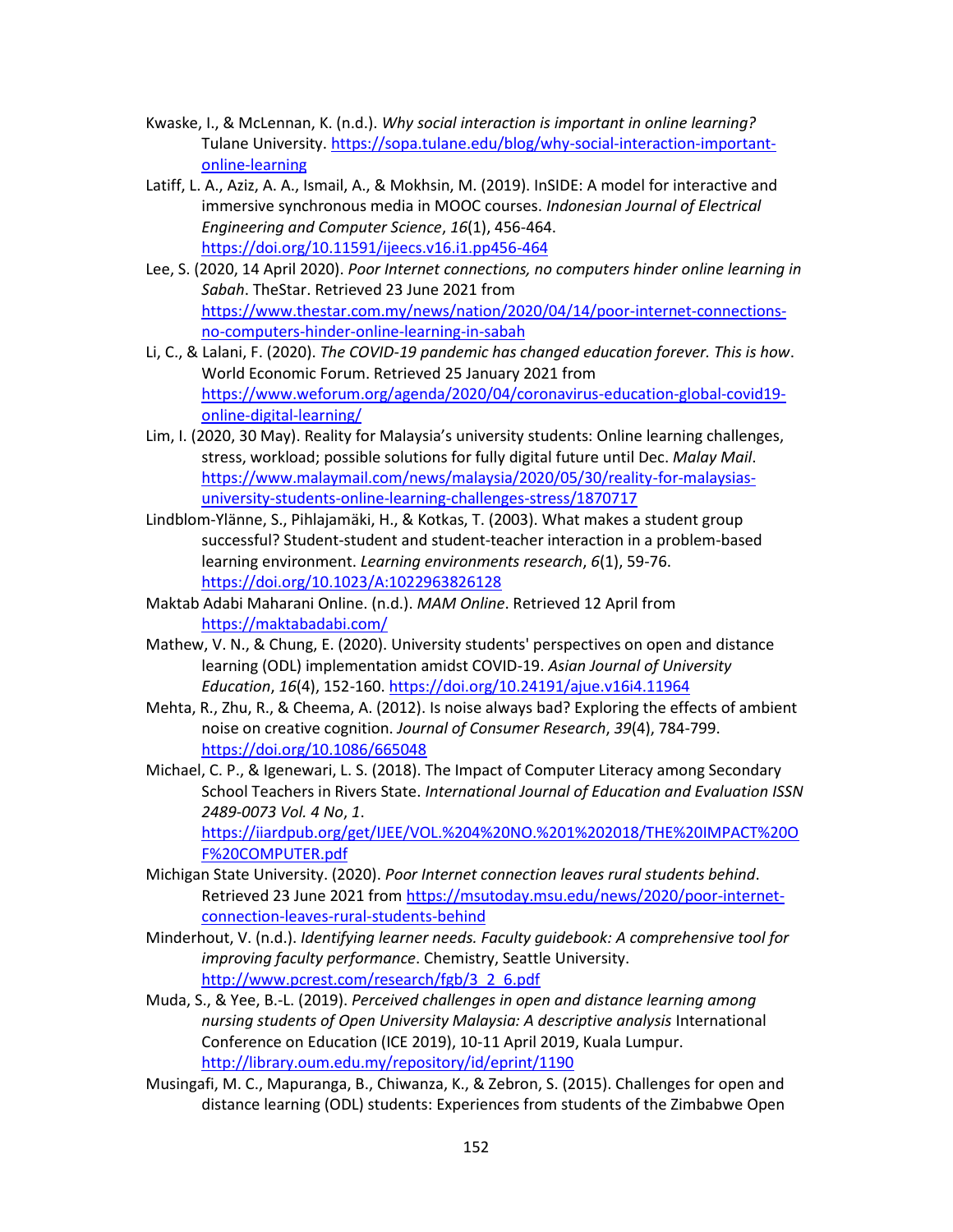University. *Journal of Education and Practice*, *6*(18), 59-66. <https://eric.ed.gov/?id=EJ1079750>

- Mwenje, S., & Saruchera, K. (2013). Assessing student support services quality in open and distance learning (ODL): A learner perspective at Zimbabwe Open University (ZOU)- Manicaland Region. [http://garj.org/full-articles/assessing-student-support-services](http://garj.org/full-articles/assessing-student-support-services-quality-in-open-and-distance-learning-odl-a-leaner-perspective-at-zimbabwe-open-university-zou-manicaland-region.pdf?view=inline)[quality-in-open-and-distance-learning-odl-a-leaner-perspective-at-zimbabwe-open](http://garj.org/full-articles/assessing-student-support-services-quality-in-open-and-distance-learning-odl-a-leaner-perspective-at-zimbabwe-open-university-zou-manicaland-region.pdf?view=inline)[university-zou-manicaland-region.pdf?view=inline](http://garj.org/full-articles/assessing-student-support-services-quality-in-open-and-distance-learning-odl-a-leaner-perspective-at-zimbabwe-open-university-zou-manicaland-region.pdf?view=inline)
- Nassr, R. M., Aborujilah, A., Aldossary, D. A., & Aldossary, A. A. A. (2020). Understanding education difficulty during COVID-19 lockdown: Reports on Malaysian university students' experience. *IEEE Access*, *8*, 186939-186950. <https://doi.org/10.1109/ACCESS.2020.3029967>
- Nguyen, N. D. (2009). Teacher-learner interactions in online learning at the Center for Online and Distance Training, Travinh Univerisity, Vietnam.<http://hdl.handle.net/10125/7968>
- Othman, J., Kadar, R., Umar, N., & Ahmad, N. (2020). Covid-19 pandemic effects in teaching and learning methods during Movement Control Order. *SIG CS@e-LEARNING*, *1*(September), 1-13. [https://appspenang.uitm.edu.my/buletin%20jskm/2020-](https://appspenang.uitm.edu.my/buletin%20jskm/2020-2/TeachingCreativityAndInnovationDuringMCO-Covid-19_Volume1_Sep2020.pdf#page=49) [2/TeachingCreativityAndInnovationDuringMCO-Covid-](https://appspenang.uitm.edu.my/buletin%20jskm/2020-2/TeachingCreativityAndInnovationDuringMCO-Covid-19_Volume1_Sep2020.pdf#page=49)19 Volume1 Sep2020.pdf#page=49
- Palloff, R. M., & Pratt, K. (2002). *Lessons from the cyberspace classroom*. Wiley. <https://www.ascilite.org/conferences/melbourne01/pdf/papers/bunkera.pdf>
- Pennings, H. J., Brekelmans, M., Sadler, P., Claessens, L. C., van der Want, A. C., & van Tartwijk, J. (2018). Interpersonal adaptation in teacher-student interaction. *Learning and Instruction*, *55*, 41-57.<https://doi.org/10.1016/j.learninstruc.2017.09.005>
- Pham, L., Limbu, Y. B., Bui, T. K., Nguyen, H. T., & Pham, H. T. (2019). Does e-learning service quality influence e-learning student satisfaction and loyalty? Evidence from Vietnam. *International Journal of Educational Technology in Higher Education*, *16*(1), 1-26. <https://doi.org/10.1186/s41239-019-0136-3>
- Rapanta, C., Botturi, L., Goodyear, P., Guàrdia, L., & Koole, M. (2020). Online university teaching during and after the Covid-19 crisis: Refocusing teacher presence and learning activity. *Postdigital Science and Education*, *2*(3), 923-945. <https://doi.org/10.1007/s42438-020-00155-y>
- Ratcliff, B. (2001). Online Course Assessment. [https://www2.southeastern.edu/Academics/Faculty/elejeune/internet\\_student\\_opini](https://www2.southeastern.edu/Academics/Faculty/elejeune/internet_student_opinion.htm) [on.htm](https://www2.southeastern.edu/Academics/Faculty/elejeune/internet_student_opinion.htm)
- Rochester Institute of Technology. (n.d.). *Student-To-Student Interaction Online*. . Retrieved 25 January 2021 fro[m https://www.rit.edu/academicaffairs/tls/course-design/teaching](https://www.rit.edu/academicaffairs/tls/course-design/teaching-elements/student-to-student)[elements/student-to-student](https://www.rit.edu/academicaffairs/tls/course-design/teaching-elements/student-to-student)
- Rozaidee, A. (2021). *2 UiTM Students Died Over The Weekend Due To Ruptured Blood Vessels*. Says[. https://says.com/my/news/2-uitm-students-died-over-the-weekend-due-to](https://says.com/my/news/2-uitm-students-died-over-the-weekend-due-to-ruptured-blood-vessels)[ruptured-blood-vessels](https://says.com/my/news/2-uitm-students-died-over-the-weekend-due-to-ruptured-blood-vessels)
- Safri, S. N., Mohi, Z., & Hanafiah, M. H. M. (2020a). *Conceptualization of MOOC e-learning service quality dimensions in Faculty of Hotel and Tourism Management, UiTM, Malaysia* 3rd Asia Pacific International Conference of Management and Business Science (AICMBS 2019),
- Safri, S. N. W., Mohi, Z., & Hanafiah, M. H. (2020b). Massive Open Online Course (MOOC): Our saviour during COVID-19 pandemic? *Journal of Tourism, Hospitality & Culinary Arts*, 12(1), 222-230. [https://fhtm.uitm.edu.my/images/jthca/Vol12Issue1/Chap\\_14.pdf](https://fhtm.uitm.edu.my/images/jthca/Vol12Issue1/Chap_14.pdf)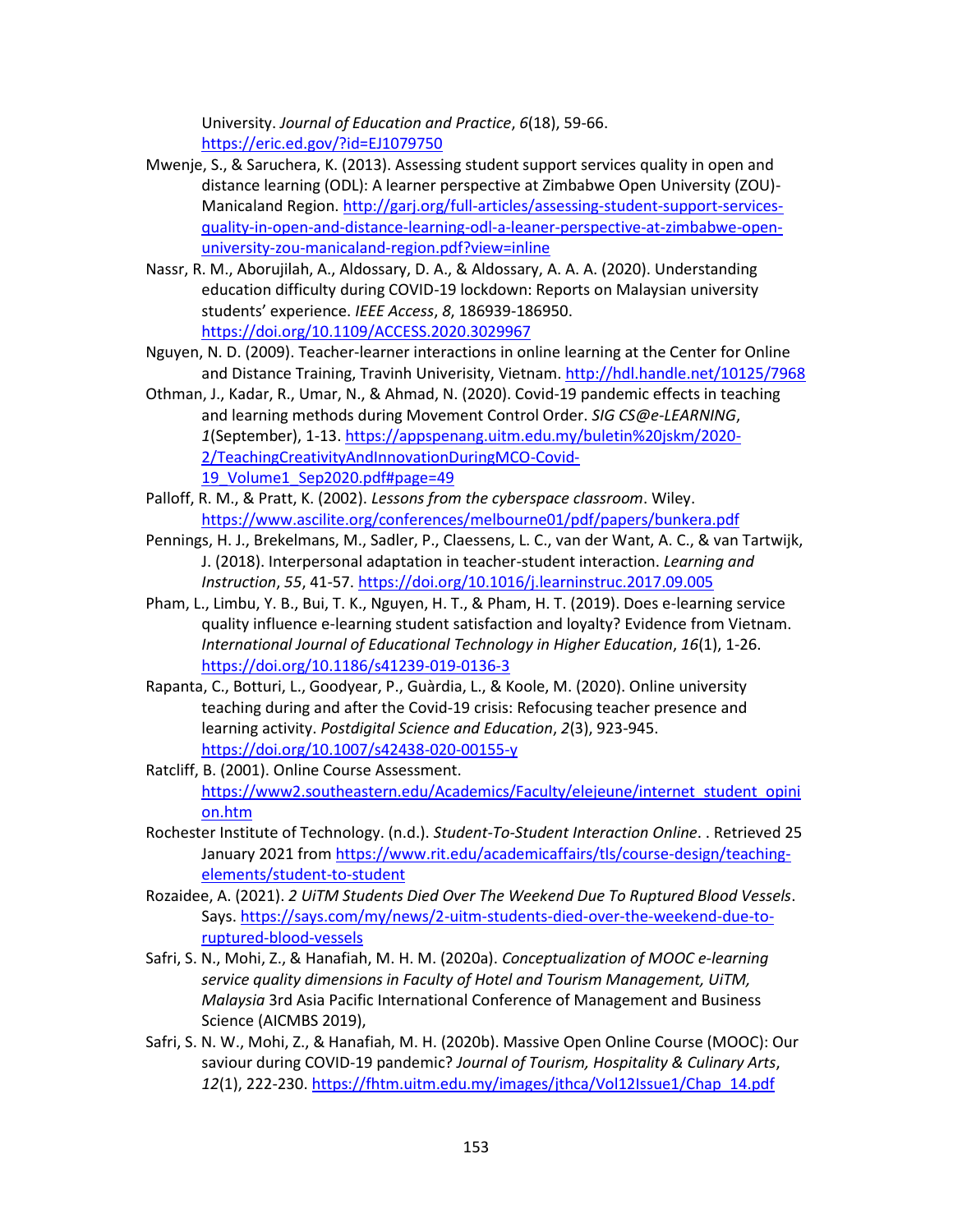- Salmi, L. (2013). Student Experiences on Interaction in an Online Learning Environment as Part of a Blended Learning Implementation: What Is Essential? *International Association for Development of The Information Society*.<https://eric.ed.gov/?id=ED562301>
- Samat, M. F., Awang, N. A., Hussin, S. N. A., & Nawi, F. A. M. (2020). Online distance learning amidst Covid-19 pandemic among university students. *Asian Journal of University Education*, *16*(3), 220-233.<https://doi.org/10.24191/ajue.v16i3.9787>
- Segoe, B. (2014). *Peer support: The traits and perceptions of open distance learning (ODL) students.* Bulgarian Comparative Education Society, Annual International Conference of the Bulgarian Comparative Education Society (BCES), Sofia and Nessebar, Bulgaria, 12th Jun 2014[. https://files.eric.ed.gov/fulltext/ED598045.pdf](https://files.eric.ed.gov/fulltext/ED598045.pdf)
- Shah, A. U. M., Safri, S. N. A., Thevadas, R., Noordin, N. K., Abd Rahman, A., Sekawi, Z., . . . Sultan, M. T. H. (2020). COVID-19 outbreak in Malaysia: Actions taken by the Malaysian government. *International Journal of Infectious Diseases*, *97*, 108-116. <https://doi.org/10.1016/j.ijid.2020.05.093>
- Shahril, A. M., Tarmudi, S., Hamid, R., & Mohi, Z. (2019). Interactive knowledge experience: Encouraging student using quick response code in higher learning institution in Malaysia. *International Journal of Management Sciences and Business Research*, *8*(5), 73-78.
- Simpson, O. (2013). *Supporting students in online open and distance learning*. Routledge. <https://doi.org/10.4324/9780203062395>
- Tan, T. (2020, 30 December). Syed Saddiq shaves head after charity fundraising meets target. *TheStar*. [https://www.thestar.com.my/news/nation/2020/12/30/syed-saddiq-shaves](https://www.thestar.com.my/news/nation/2020/12/30/syed-saddiq-shaves-head-after-charity-fundraising-meets-target)[head-after-charity-fundraising-meets-target](https://www.thestar.com.my/news/nation/2020/12/30/syed-saddiq-shaves-head-after-charity-fundraising-meets-target)
- Twigg, C. A. (2001). Quality assurance for whom. *Providers and Consumers in Today's Distributed Learning Environment. New York: Centre for Academic Transformation. Rensselaer Polytechnic Institute*[. http://www.center.rpi.edu/PewSym/Mono3.pdf.](http://www.center.rpi.edu/PewSym/Mono3.pdf)
- UC Berkeley. (n.d.). *What is course content?* Retrieved 15 September, 2020 from <https://accesscontent.berkeley.edu/faq/general/what-course-content>
- Wahab, N. A., Mohammad, W. A. W., Mydin, A. M., & Yusoff, S. A. M. (2021). Favoured instructional methods and teaching materials for Online Distance Learning (ODL) lectures on interactive multimedia course. *SIG CS@ e-LEARNING*(August), 63-70. [https://appspenang.uitm.edu.my/buletin%20jskm/2021-](https://appspenang.uitm.edu.my/buletin%20jskm/2021-2/Articles/FAVOURED%20INSTRUCTIONAL%20METHODS%20AND%20TEACHIING%20MATERIALS%20FOR%20ONLINE%20DISTANCE%20LEARNING%20(ODL).pdf) [2/Articles/FAVOURED%20INSTRUCTIONAL%20METHODS%20AND%20TEACHIING%20](https://appspenang.uitm.edu.my/buletin%20jskm/2021-2/Articles/FAVOURED%20INSTRUCTIONAL%20METHODS%20AND%20TEACHIING%20MATERIALS%20FOR%20ONLINE%20DISTANCE%20LEARNING%20(ODL).pdf) [MATERIALS%20FOR%20ONLINE%20DISTANCE%20LEARNING%20\(ODL\).pdf](https://appspenang.uitm.edu.my/buletin%20jskm/2021-2/Articles/FAVOURED%20INSTRUCTIONAL%20METHODS%20AND%20TEACHIING%20MATERIALS%20FOR%20ONLINE%20DISTANCE%20LEARNING%20(ODL).pdf)
- Wang, M. (2004). Correlational analysis of student visibility and performance in online learning. *Journal of Asynchronous Learning Networks*, *8*(4), 71-82. <https://doi.org/10.24059/olj.v8i4.1811>
- Whipp, J. L., & Chiarelli, S. (2004). Self-regulation in a web-based course: A case study. *Educational technology research and development*, *52*(4), 5. <https://www.learntechlib.org/p/67691/>
- Yee, C. P. (2020). COVID-19: Impact on the tertiary education sector in Malaysia. *Crisis Assessment,'Penang Institute, Pulau Pinang, Malaysia, Tech. Rep*. [https://penanginstitute.org/publications/covid-19-crisis-assessments/covid-19](https://penanginstitute.org/publications/covid-19-crisis-assessments/covid-19-impact-on-the-tertiary-education-sector-in-malaysia/) [impact-on-the-tertiary-education-sector-in-malaysia/](https://penanginstitute.org/publications/covid-19-crisis-assessments/covid-19-impact-on-the-tertiary-education-sector-in-malaysia/)
- Zahari, S. (n.d.). Switching to eLearning due to COVID-19: UiTM Open Distance Learning (ODL) practice and experience. [https://inqka.uitm.edu.my/images/stories/COMM/WebD3/INQKA-Prof-](https://inqka.uitm.edu.my/images/stories/COMM/WebD3/INQKA-Prof-Salehuddin.pdf)[Salehuddin.pdf](https://inqka.uitm.edu.my/images/stories/COMM/WebD3/INQKA-Prof-Salehuddin.pdf)